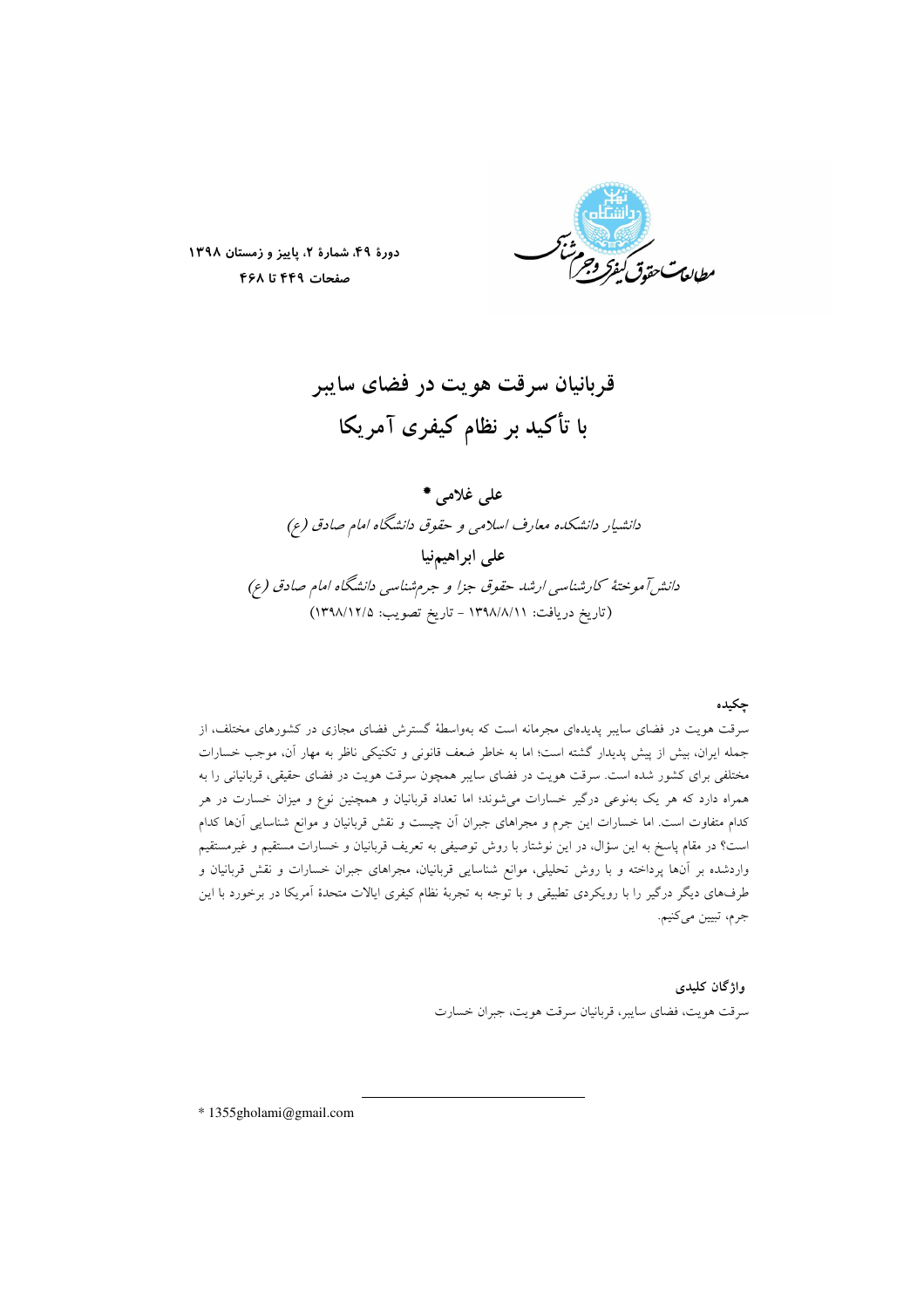مطابع تحقوق كنفركه وجرم شجمسه -<br>۷- دورهٔ ۴۹، شمارهٔ ۲، بابیز و زمستان ۱۳۹۸

### مقدمه

سرقت هویت، عمل خلافکارانهٔ ناشی از بهدستآوردن و استفاده از هویت فردی بهصورت غیرقانونی است. این عمل میتواند بدون کمک وسایل فنی و همچنین بهصورت آنلاین، با استفاده از فناوری اینترنت انجام شود. بهطور کلی، جرائم توصیفشده بهعنوان سرقت هویت شامل سه مرحلة متفاوت است:

الف) در مرحلهٔ اول، مجرم اطلاعات مربوط به هویت را به دست میآورد. این بخش از جرم می تواند به عنوان مثال با استفاده از نرمافزارهای مخرب یا حملات فیشینگ ٰ انجام شود؛

ب) مرحلهٔ دوم با استفاده از اصالت جدید محقق میشود. بسیاری از متخلفین از اطلاعات هويتي بهدستآمده براي مخفى كردن اطلاعات واقعى خود استفاده مى كنند؛

ج) مرحلهٔ سوم استفاده از اطلاعات مربوط به هويت در اعمال خلافكارانه است. اغلب، دسترسی به اطلاعات هویت، افراد را برای ارتکاب بیشتر جرائم توانا میسازد. بنابراین متخلفان بر روی خود اطلاعات تمرکز نمی کنند؛ بلکه بر روی توانایی استفاده از آنها در اَعمال خلافکارانه تمرکز می کنند؛ مثال ملموس برای این تخلفات، تحریف اسناد هویتی با جعل کارت اعتباری است.

به هر ترتیب، تفاوت نگرش و دیدگاه به این جرم موجب شده است تا روندهای مختلف قضایی به این موضوع پیشگرفته شود و روشهای پیشگیری، تعقیب و مجازات مختلفی در این مسیر به کار گرفته شود.

«تاکنون اجماع بینالمللی برای تعریف جرم رایانهای شکل نگرفته و در تعریف آن الگوی یکسانی مورد تبعیت قرار نگرفته است. این امر از یک طرف ناشی از سطح غیریکسان تکنولوژی رایانهای و گسترش جرائم رایانهای در کشورهای مختلف و از سوی دیگر ناشی از نظرات و دیدگاههای متفاوتی است که مبنای تعاریف جرم رایانهای را شکل می دهد» (باستانی، ۱۳۹۰: ۲۹).

عملاً میتوان گفت که یافتن تعریف واحد برای این جرم دشوار است؛ چراکه بهواسطهٔ عدم اجماع تعاریف متعددی می توان یافت (طبیبی و خدادادی، ۱۳۹۴: ۸۰۔۷۷). در عین حال «سازمان همکاری و توسعهٔ اقتصادی بهعنوان یک مرجع بینالمللی، اولین تعریف از جرم رایانهای را ارائه نمود. مطابق تعریف این سازمان، سوءاستفاده از رایانه شامل هر رفتار غیرقانونی، غیراخلاقی یا غیرمجاز مربوط به پردازش اتوماتیک در انتقال دادههاست» (شیرزاد، ۱۳۸۸: ۳۳-۳۲).

۱. فیشینگ، اصطلاحی بود که در سال ۱۹۹۶ توسط هکرهای اَمریکایی که قصد حمله به حسابهای کاربران «اَمریکا اَنلاین (AOL)» را داشتند، ابداع شد. این هکرها با بهدستآوردن مخفیانهٔ رمز حسابهای کاربران، از آنها سوءاستفاده میکردند. در واقع، فیشینگ روشی است که با ایجاد طعمه برای کاربران، آنها را به دام می|ندازد؛ به این معنی که در شکل ایمیلهای ارسالی از شرکتها و وبگاههای قانونی و معتبر و دیگر روشها، اطلاعات افراد را بدون ایجاد هرگونه ظن و اتهام به سرقت می بردند.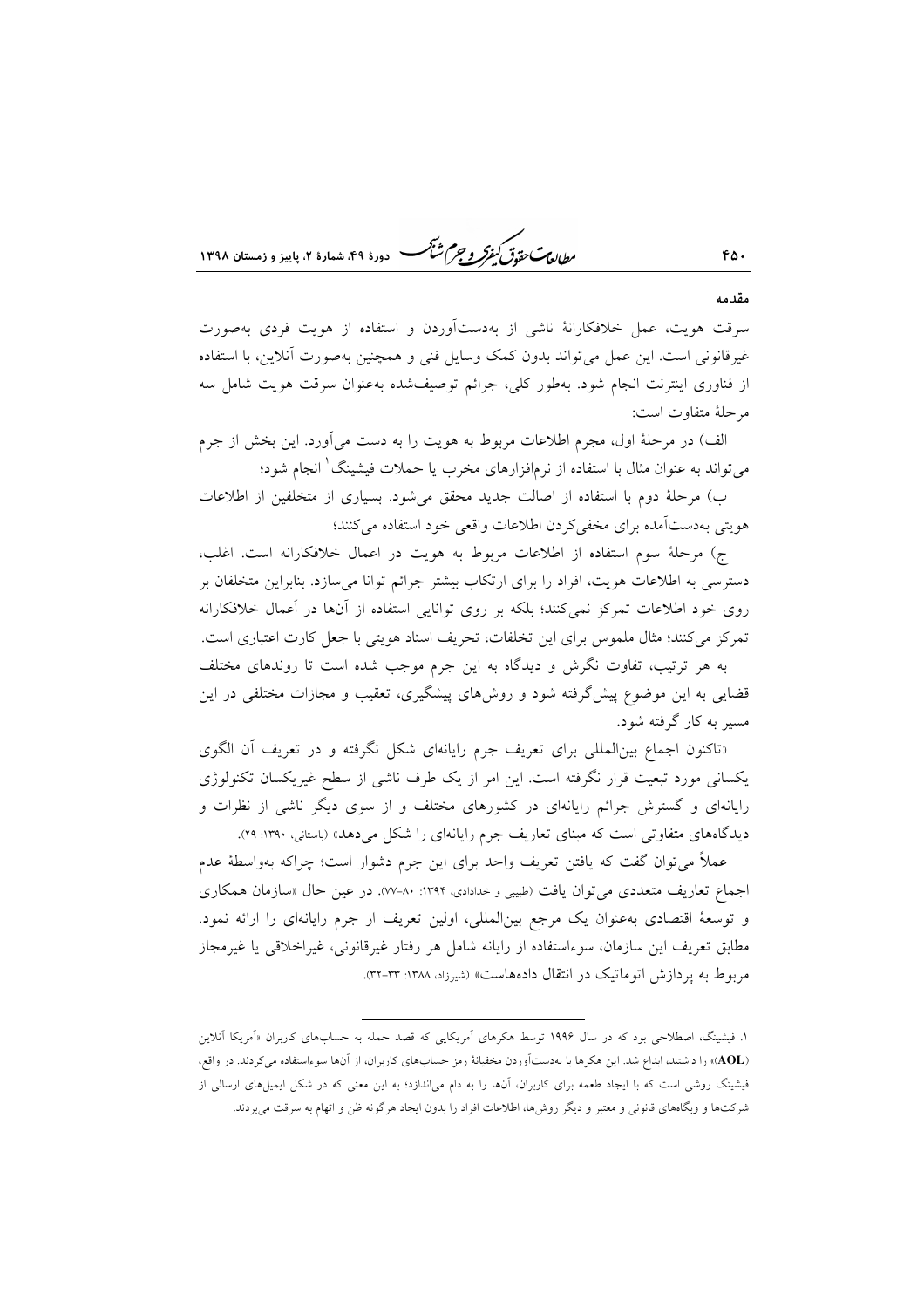صرف نظر از تعاریف مختلفی که نسبت به سرقت هویت در فضای سایبر ارائه شده است، تعریف ذیل بهعنوان تعریف مختار ملاک عمل قرار میگیرد: «سرقت هویت زمانی رخ میدهد که فرد یا گروهی اقدام به کسب، انتقال، تصرف و یا استفادهٔ غیرمجاز از اطلاعات شخصی فرد یا افراد حقوقی یا حقیقی کند؛ با این هدف که کلاهبرداری و یا جرم دیگری را مرتکب شود و یا اقدامی ناظر به اين اهداف انجام دهد» (OECD, 2009, Online Identity Theft) .

این تعریف کلی شامل هر دو نوع سرقت هویت میگردد؛ یعنی سرقت هویت چه در فضای سایبر و چه در فضای واقعی، تعریفی واحد دارد و تنها تفاوت آنها در وسیلهٔ ارتکابی آن است که تأثیری در تعریف اَن نخواهد داشت؛ اما اثرات مختلفی از جرم در دو فضا ناشبی میشود. نکتهٔ مهم آنکه ارائهٔ تعریفی مجزا برای این جرم در فضای سایبر ثمرهٔ خاصی نخواهد داشت؛ چراکه تفاوتی مبنایی میان هدف و تعریف این جرم در فضای مجازی و فضای واقعی وجود ندارد. تنها تفاوت مهم، آثار و نوع ارتکاب آن است که بدان اشاره خواهد شد.

همان طور که در تعریف دیده می شود، دو شرط اساسی برای اطلاق جرم سرقت هویت لازم است. اول اینکه دسترسی به اطلاعات یا استفاده و تصرف از آنها باید بهنحوی غیرمجاز صورت گیرد. بدین ترتیب اگر فرد اطلاعات شخصی فردی دیگر را با اجازهٔ قانونی، مورد تصرف یا انتقال قرار دهد، مرتکب سرقت هویت نشده است؛ اما اگر فرد صرفاً مجاز به انجام جزئی از یک کار باشد و در جزء دیگر جواز نداشته باشد، قطعاً در زمرهٔ سارقین هویت قرار میگیرد؛ مثلاً اگر فرد اجازهٔ انتقال اطلاعات را داشته باشد، اما مجاز به تصرف در آنها نباشد، به عنوان سارق هويت قابل پیگرد خواهد بود.

دوم اینکه هدف از هر یک از چهار عمل آتی باید انجام فعلی مجرمانه باشد یا باید ارتباطی حداقلی با عملی تبهکارانه داشته باشد. بنابراین در صورتی که این اقدام مرتکب برای هدفی مفید یا لازم باشد، سرقت هویت نام نخواهد گرفت؛ به عنوان مثال، اگر فردی برای نجات بخش عظیمی از اطلاعات سازمانی امنیتی، اقدام به تصرف اطلاعاتِ شخصی مسئول آن قسمتی که کشته شده است، نماید، بهعنوان سارق هویت تحت پیگرد قرار نخواهد گرفت.

نکتهٔ شایان توجه دیگری که در این تعریف بدان اشاره شده است، تفکیک میان چهار عمل مختلفی است که در خصوص دستیابی به اطلاعات یا تصرف در آن بیان شده است.

الف) کسب اطلاعات زمانی رخ میدهد که فرد صرفاً اطلاعات مدنظر خود را در اختیار می گیرد و نکتهٔ جالب اینجاست که صرفاً کسب اطلاعات و دراختیارگرفتن آنها بهعنوان عملی مجرمانه مطرح شده است؛ چراکه تنها دراختیارداشتن اطلاعات شخصی افراد یا هویت الکترونیکی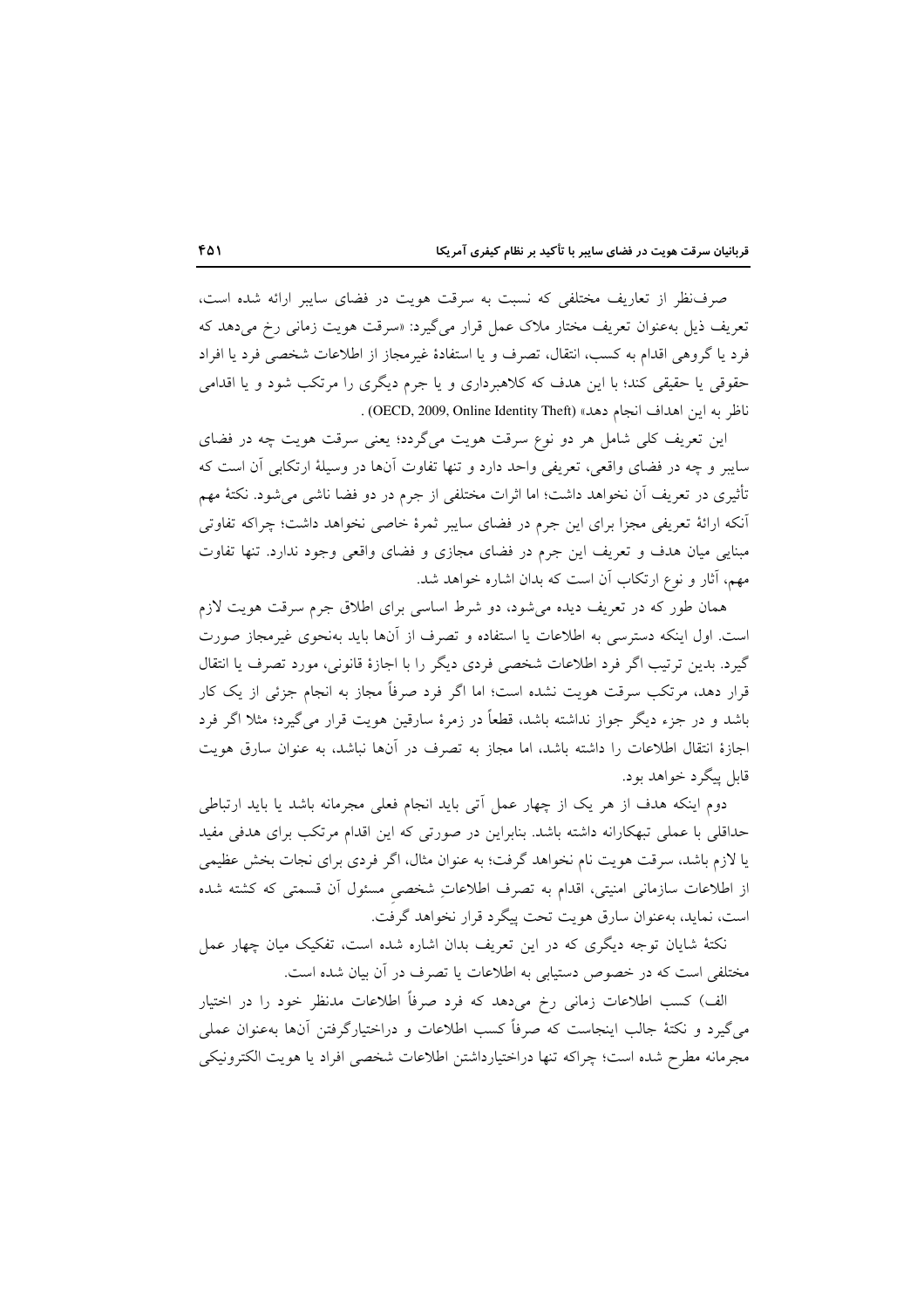ر ...<br>رولایات متحدق گفتروچم شنگ هودهٔ ۴۹، شعارهٔ ۲، پاییز و ذمستان ۱۳۹۸

آنها، راه را برای ارتکاب جرائم دیگر هموار می سازد و همین لازمهٔ جرمانگاری آن را فراهم مي آورد.

ب) انتقال اطلاعات شخصی افراد، چه از طریق اینترنت و چه از طریق وسایل الکترونیکی در زمرهٔ افعال مجرمانه قرار میگیرد. انتقال اطلاعات هویتی افراد لزوماً به این معنا نیست که فرد به آن اطلاعات دسترسی داشته باشد یا امکان تصرف در آن را داشته باشد؛ بلکه صرف اینکه آن اطلاعات را به دیگری انتقال دهد، کافی است؛ برای مثال ممکن است مرتکب به مجموعهٔ اطلاعات هویتی فردی دست پیدا کند ولی بهواسطهٔ وجود سیستمی امنیتی در آن مجموعه قادر به تصرف و مشاهدهٔ اَن نباشد؛ بدینترتیب اَن را برای رمزگشایی و بررسی به دیگری منتقل می کند.

ج) تصرف به این معنی است که فرد، اطلاعات هویتی فرد دیگری را دچار تغییر و خدشه کند یا بدون ایجاد تغییر در اصل اطلاعات، کاری کند که قابل ردیابی و مشاهده برای افراد خاصی شود؛ مثلاً ممکن است مرتکب به نام کاربری و رمز قربانی دست پیدا کند و با ورود به حساب کاربری او و تغییر رمزش، اقدام به انجام اموری کاملاً متعارض با خواستهها و شخصیت قربانی کند. مثال دیگر مربوط به حالتی است که فرد به نام کاربری و رمز حساب قربانی در یک شرکت، دست پیدا کند ولی بدون هیچگونه تغییر و خدشه در آن، با اضافهکردن یک افزونه، عملکرد و فعالیتهای او را بهشکلی زنده و از راه دور بررسی کند.

د) استفاده زمانی است که سارق با استفاده از روشهای مخصوص به خود، به اطلاعات فرد دست پیدا کند و بدون اطلاع او اقدام به بهرهگیری از آن برای افعال مختلف کند. این مورد جزء شايع ترين انواع سرقت هويت است كه فرد با داشتن هويت الكترونيكي قرباني مي تواند به نمایندگی از او هر جرمی را مرتکب شود. حتی ممکن است اقداماتی صورت دهد که در قانون جرم شناخته نشده است؛ اما قطعاً مضر خواهد بود و جنبهٔ تبهکارانه خواهد داشت.

با توجه به مقدمات پیشگفته و مشخصشدن تعریف جرم سرقت هویت در فضای سایبر، در این مقاله ابتدا به تعریف قربانی سرقت هویت در فضای سایبر پرداخته خواهد شد و پس از آن خسارات ناشی از این جرم بر قربانیان تبیین میگردد. در ادامه مسئولیت قربانیان در ایجاد خسارات و سپس موانع شناسایی قربانیان سرقت هویت در فضای سایبر بررسی می شود. مجراهای جبران خسارات ناشی از سرقت هویت در فضای سایبر، محور بعدی مقاله است و در نهایت نیز نقش قربانیان و طرفهای دیگر درگیر در جرم اشاره خواهد شد.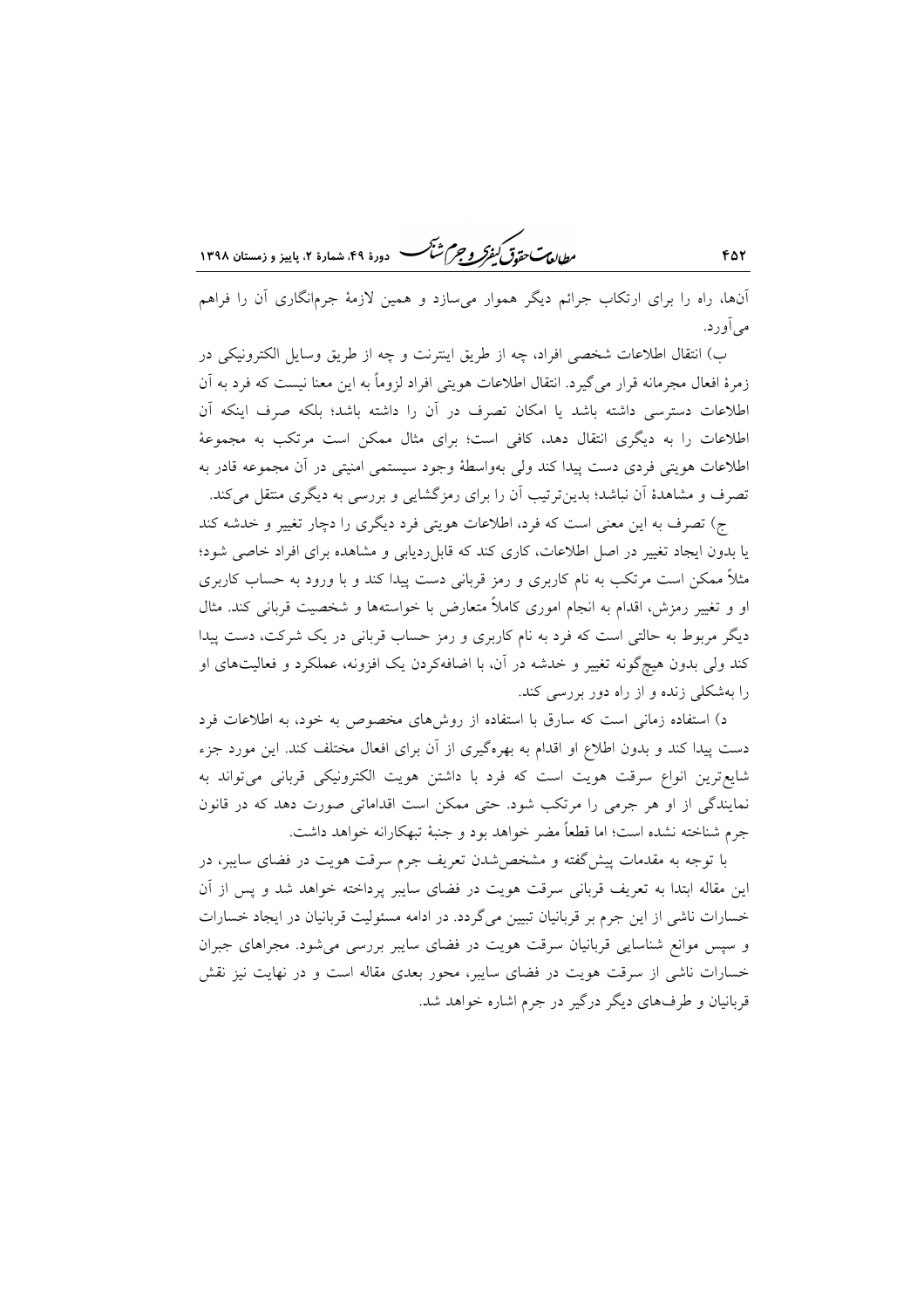۱. تعریف قربانی سرقت هویت در فضای سایبر

بحث قربانیان سرقت هویت در وهلهٔ اول، محدود به کسانی میشود که بهنحوی از انحاء، اطلاعات آنان به سرقت رفته و از آن سوءاستفاده شده است و در نتیجه متحمل خساراتی شدهاند. با توجه به تحقیقی که در سال ۲۰۰۳ توسط گروه پیشگیری از کلاهبرداری در کانادا صورت گرفته، أثار سرقت هويت صرفنظر از مدرک و ميزان درآمد افراد، همهٔ سنين را تحتالشعاع قرار داده است و عملاً گسترهٔ قربانیان در کانادا بسیار وسیع است (BWGCBMMF, 2004: 4). در ماه می سال ۲۰۰۶، بیش از ۲۰٫۰۰۰ دادخواست و شکایت ناظر به فیشینگ در کانادا طرح شد که نسبت به سال قبل از آن، رشد ۳۴درصدی در این کشور داشته است.

در ایالات متحده اَمریکا نیز طبق گزارش بخش حمایت از مصرفکنندگان کمیسیون تجارت فدرال، در سال ۲۰۰۷، یافتهای مشابه یافتههای آماری در کانادا به دست آمده است ( US FTC 2007a. همان طور که در نمودار زیر مشاهده می شود، از میان قربانیانی که سن خود را ارائه دادهاند، افراد بین ۱۸ تا ۲۹ سال بهعنوان اکثریت مطرح هستند و بیشترین سرقت هویت در فضای سایبر نسبت به این افراد واقع شده است. این اکثریت معادل ۲۹درصد است و گروه بعدی قربانیان، افراد بین ۳۰ تا ۳۹ سال هستند که ۲۳درصد کل قربانیان این جرم را تشکیل می دهند.



نکته آنکه این آمار از میان افرادی به دست آمده است که مسئلهٔ سرقت هویت ناظر به خود را به کمیسیون تجارت بین|لملل گزارش دادهاند و سن خود را نیز بیان کردهاند. به بیان دیگر، این نمودار بیانگر آمار مربوط به ۹۴درصد افرادی است که گزارش وقوع جرم در خصوص آنان به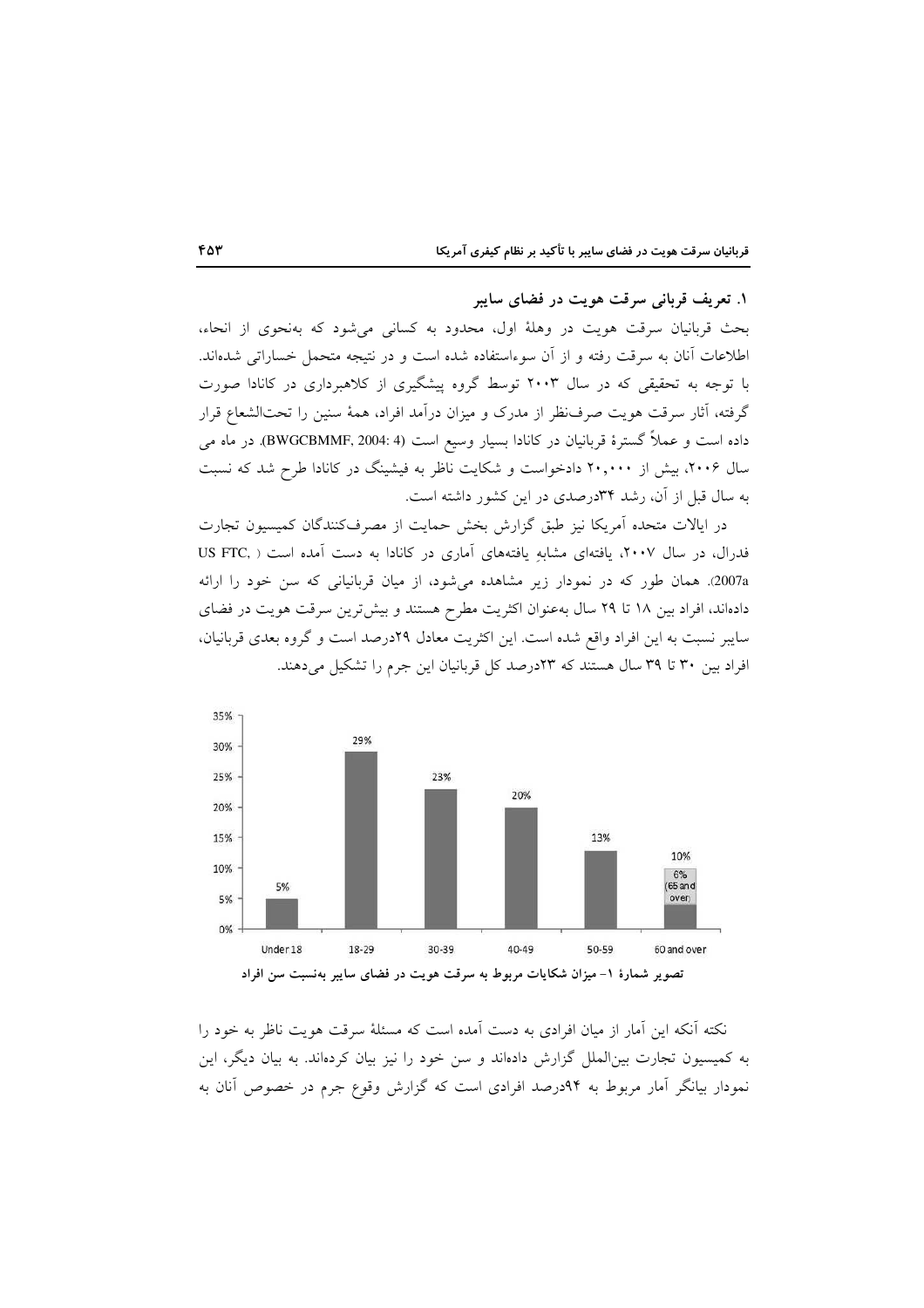يطابع ستقوق كنفركه وجرم شأمسه - دورة ۴۹، شمارة ۲، بابیز و زمستان ۱۳۹۸ ۴۵۴

دست كمبسبون تجارت فدرال رسيده است ( US FTC, 2007a, Report on consumer Fraud and (Identity Theft Complaint Data

مشاهده می شود که نقصان جامعهٔ آماری، موجب می شود که تصویر کاملی از خسارت واردشده به قربانیان سرقت هویت وجود نداشته باشد و همین موضوع موجب پیچیدهشدن مفهوم قربانی در این جرم میشود. نکتهٔ دیگر آنکه هیچگاه اینگونه شکایات مشخص نمیسازد که آیا مؤسسات و نهادهای تجاری نیز جزء قربانیان بودهاند یا خیر. مثلاً ممکن است یک سارق سایبری با استفاده از حساب بانکی یکی از مشتریان بانک و با استفاده از نام و علامت تجاری آن بانک خاص، پول فرد دیگری را سرقت کند و در واقع با این عمل، اَن بانک را نیز قربانی سرقت هویت و کلاهبرداریهای بعدی سازد؛ زیرا تا زمانی که سارق هویت یافت نشود، بانک مسئول پرداخت خسارت به فرد ثالث است و ممکن است بهاجبار برای حفظ اعتبار و موقعیت اقتصادی خود، هزینههای دیگری نیز متحمل گردد.

در حقوق ايران نيز به علت صريحنبودن تعريف سرقت هويت، نمي توان بهطور قطع مدعى شد که سرقت هویت دربرگیرندهٔ چه دستهای از قربانیان است. قوانینی همچون قانون تجارت الکترونیکی و قانون جرائم رایانهای، هیچکدام به صراحت، عنوان سرقت هویت را مطرح نکردهاند؛ اما باید گفت که در بعضی از مقررات که عملاً فراتر از جرائم رایانهای محسوب می شوند، اشاراتی به جرائم مرتبط شده است که می توان سرقت هویت در فضای سایبر را بهنوعی به آنان نزدیک دانست.

برای مثال در «قانون تخلفات، جرائم و مجازاتهای مربوط به اسناد سجل<sub>ی</sub> و شناسنامه» که در سال ۱۳۷۰ به تصویب مجمع تشخیص مصلحت نظام رسید، هرگونه سوءاستفاده از شناسنامهٔ دیگری یا دریافت شناسنامهٔ موهوم، جرمانگاری شده است یا در مادهٔ ۳۷ قانون گذرنامه مصوب ۱۳۵۲ بهصراحت ذکر شده است که هر کس برای دریافت گذرنامه یا اسناد در حکم گذرنامه به نام خود یا دیگری اسناد و مدارک خلاف واقع یا متعلق به غیر را عالماً و عامداً به مراجع مربوط تسلیم کند، به حبس تأدیبی از دو ماه تا شش ماه محکوم میشود و در صورتی که عمل او منجر به صدور گذرنامه شود، به حبس از دو ماه تا دو سال محکوم خواهد شد.

مصادیق دیگری که میتوان در قوانین ایران بهطور مستقیم یا غیرمستقیم به جرم سرقت هویت در فضای مجازی مرتبط دانست، عبارت است از: مادهٔ ۶۱ قانون خدمت وظیفه عمومی مصوب ۱۳۶۳ ناظر به استفاده از شناسنامهٔ دیگری برای رهایی از خدمت وظیفهٔ عمومی؛ مادهٔ ۱ قانون تشدید مجازات مرتکبین ارتشاء، اختلاس و کلاهبرداری دربارهٔ اختیارکردن اسم یا عنوان مجعول؛ مادهٔ ۶۶ قانون انتخابات سال ۱۳۷۸ راجع به دخالت در امر انتخابات با سمت مجعول؛ مادهٔ ۶۶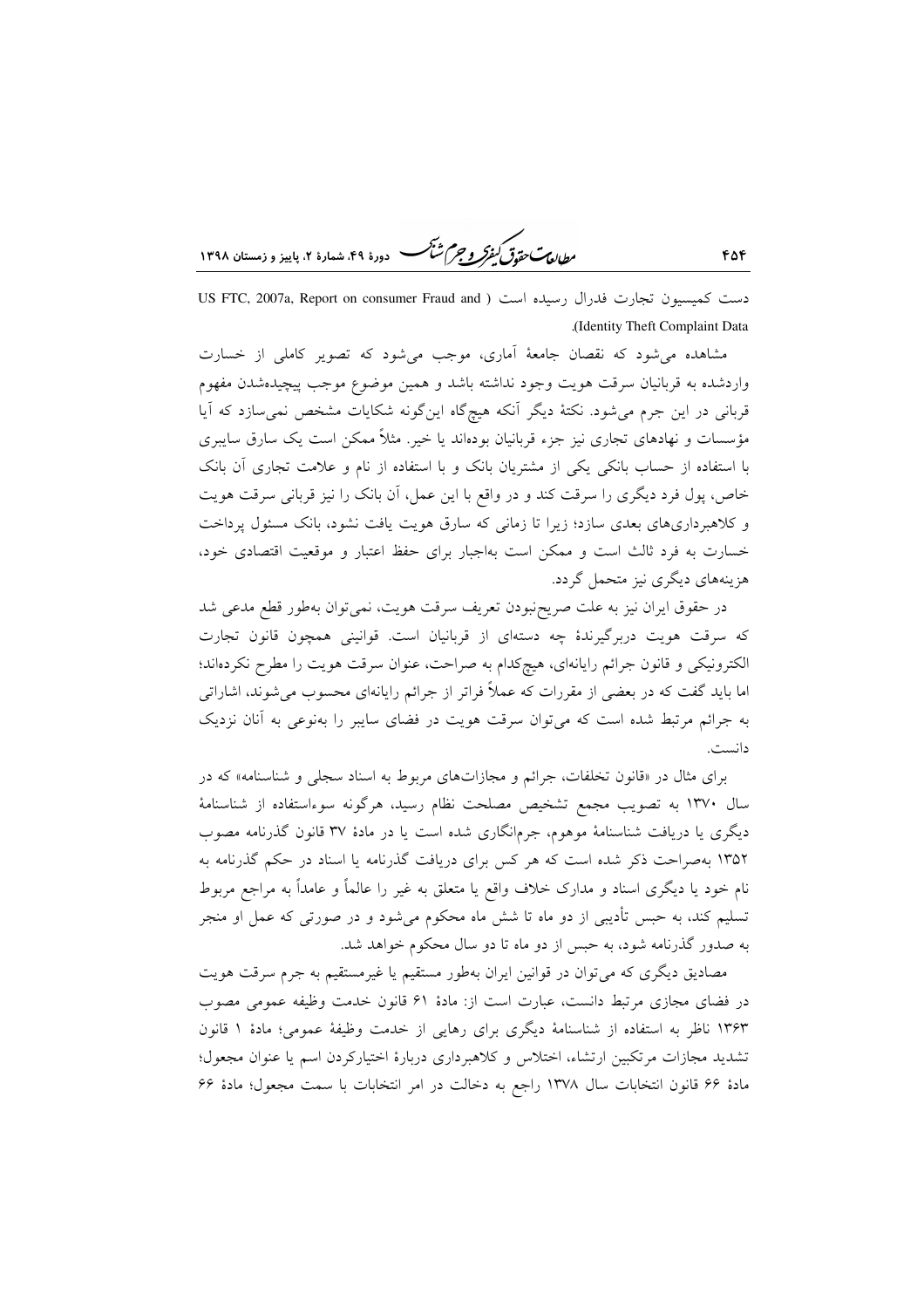قانون تجارت الكترونيك ناظر به استفاده از علائم تجارى ديگران (صادقي، ١٣٨٨: ٤٩)؛ مادة ٥٣٨ قانون مجازات اسلامی در خصوص جعل گواهی پزشکی؛ مادهٔ ۵۴۱ قانون مجازات اسلامی ناظر به جعل یا سرقت هویت کارت ورود به جلسهٔ آزمون و در نهایت مادهٔ ۱۲ قانون جرائم رایانهای که بهطور خاص به ربودن و برش دادن اشاره کرده است (خالقی و صالحاًبادی، ۱۳۹۴: ۱۱۱-۱۰۵).

البته عمدهٔ این قوانین ناظر به کلاهبرداریها و سرقتهای هویتی غیراینترنتی و آفلاین است و همین امر ضعف موجود در بررسی عواقب جرم سرقت هویت در فضای مجازی را مبرهن می سازد. هماکنون بسیاری از امور اداری از طریق اینترنت صورت می پذیرد و استفاده از اسناد هویتی در فضای مجازی الزامی است و حتی در برخی موارد، دریافت اطلاعات هویتی اینترنتی الزامی است؛ همچون دریافت اطلاعات هویتی سجام که در امور مالی استفاده می شود.

قطعاً این موضوع موجب ضعف جدی در ارائهٔ آمار قربانیان سرقت هویت اینترنتی می شود و بررسی خسارات تحمیل شده بر قربانیان در ایران را با دشواری همراه می سازد.

۲. خسارات ناشی از سرقت هویت در فضای سایبر بر قربانیان همان طور که قبلاً اشاره شد، سرقت هویت بهعنوان جرمی مستقل در تمامی کشورهای عضو سازمان همکاری و توسعه اقتصادی، مطرح نیست. بهعلاوه، عمدهٔ آمار ارائهشدهٔ ناظر به این جرم، از ضعفهای متعددی، همچون دربرگرفتن جرائم مختلف و یکساننبودن نتیجههای حاصل شده و… (42 :UN IEG, 2007) رنج مي برد. مضاف بر اينكه اطلاعات بهدست آمده، هر كدام مربوط به يك کشور می شود و مربوط به اقتصاد، مصرفکنندگان و تجارت همان کشور است.

۲-۱. خسارات مستقیم وارده بر قربانیان در ایالات متحدهٔ اَمریکا با توجه به اَمار گارتنر در سال ۲۰۰۷، متوسط خسارت مالی ناشی از سرقت هویت برای هر پرونده در این کشور در سال ۲۰۰۶، معادل ۲۵۷ دلار آمریکایی بوده است؛ یعنی چیزی معادل دو برابر این خسارات در سال ۲۰۰۵٪ به علاوه طبق گزارشها، در این مدت، میزان کلاهبرداریهای مربوط به ایجاد ۳٫۲۵۷ حساب جدید، دو برابر شده است. طبق گزارش کلی سال ۲۰۰۷، سرقت هویت، چیزی حدود ۴۹٫۳ میلیارد دلار در سال به صنایع و مصرفکنندگان این کشور خسارت وارد میسازد.<sup>۲</sup> با توجه به گزارش امنیت قانونی و صنایع

<sup>1.</sup> https://www.gartner.com/ newsroom/id/501912, ٩۶

<sup>2.</sup> www. javelinstrategy.com/2007/02/01/us-identity-theft-losses-fall-study/, ٩٥ ريا بهمن 40 .2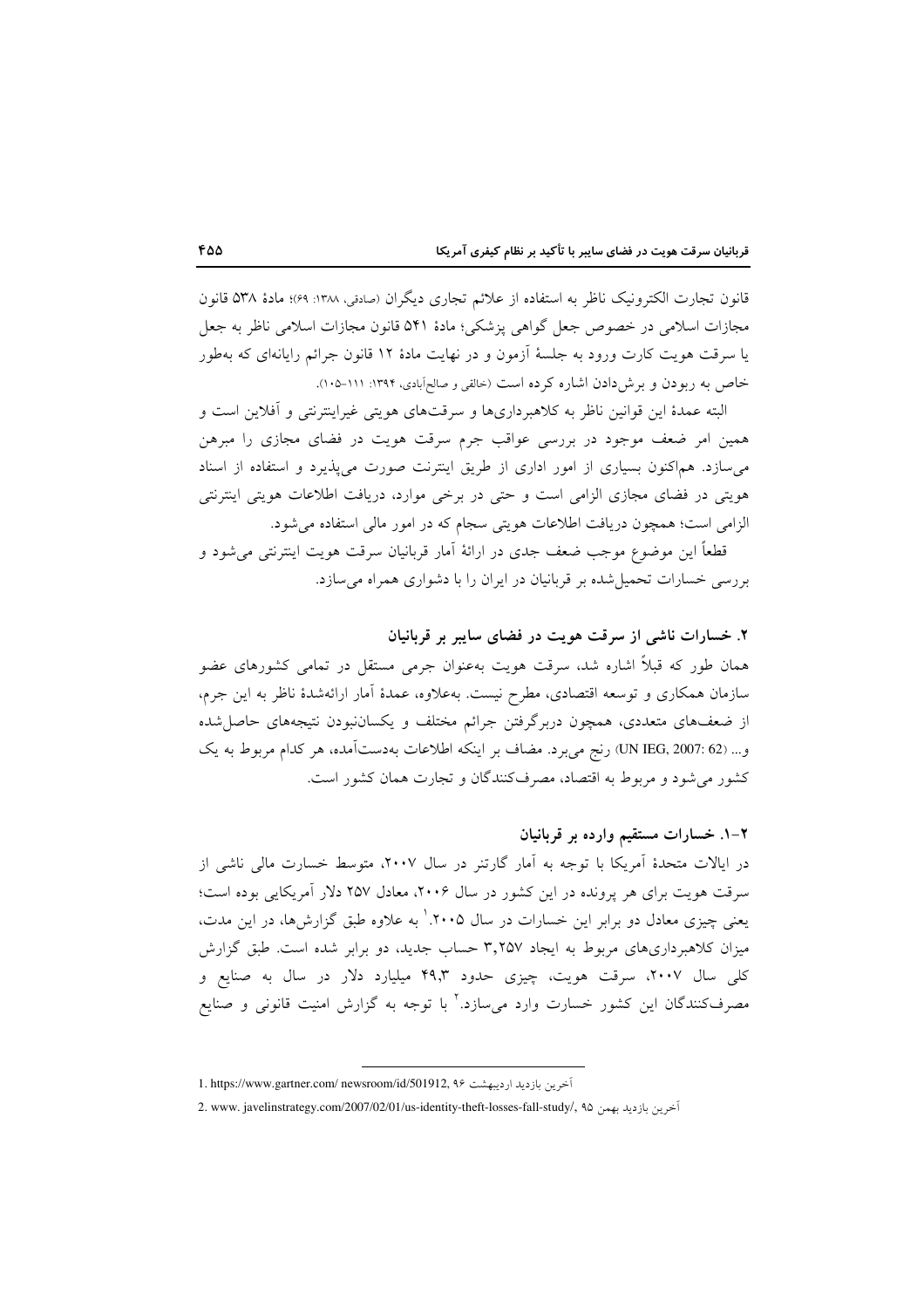ر<br>مطالعات متحقق *کفوکر و جهم شنگ* دودهٔ ۴۹، شعارهٔ ۲، پاییز و زمستان ۱۳۹۸

انگلستان، در ایالات متحدهٔ اَمریکا، مصرفکنندگان در سال ۲۰۰۵، چیزی معادل ۲٫۴ میلیون دلار در یی کلاهبرداری های حاصل از حملههای فیشینگ، خسارت دیدهاند (BT, 2006: 9.

با توجه به مطالعات مؤسسهٔ امنیت رایانهای و اف بی آی بر روی بیش از ۶۰۰ کمپانی فناوری اطلاعات در آمریکا در سال ۲۰۰۶ مشخص شده است که رخنههای امنیتی تا حدود ۱۸درصد کاهش یافته است؛ به این معنی که خسارات مالی مستقیم وارده بر این شرکتها بهطور متوسط از ۲۰۳۶۰۶ دلار به ۱۶۷۷۱۳ دلار کاهش یافته است. البته این مقدار از سوانح امنیتی نیز بسیار قابل توجه است، چراکه در مجموع معادل ۵۲ میلیارد دلار به شرکتهای فناوری اطلاعات آمریکا خسارت وارد آورده است.

این میزان از تفاوت در آمار، این سؤال را مطرح میسازد که چرا اطلاعات موجود ناظر به خسارات مستقیم وارده بر قربانیان تا این میزان متفاوت و متعارض است. در یاسخ باید گفت که شاید این تفاوت در نتیجه تلاش شرکتهای تجاری برای کم جلوه دادن میزان خسارات وارده به .<br>مشتریان خود باشد. چراکه کم بودن میزان خسارات نشان کارآمدی یک شرکت می باشد و این همان چیزی است که هر شرکتی سعی در بهدست آوردن آن دارد. علاوه بر این، میزان و مقیاس خسارات بدون بررسی بازخورد مشتریان و گزارش\$یری از آنان غیرممکن است. بنابراین به نظر می رسد که بهدست آوردن الگویی قطعی برای تشخیص و سنجش خسارات مستقیم وارده بر افراد و مشتریان کاری بسیار صعب و دشوار باشد.

۲–۲. خسارات غیرمستقیم وارده بر قربانیان

خساراتی که به نحوی غیرمستقیم بر قربانیان وارد می آید، میتواند اشکال و انواع متعددی داشته باشد. البته هیچگونه گزارش و یا آماری در مورد میزان و گستره خسارات غیرمستقیم وارده بر .<br>قربانیان سرقت هویت در فضای سایبر وجود ندارد، در عین حال کمیسیون تجارت فدرال ایالات متحده آمریکا و CIFAS<sup>2</sup> دستورالعملهایی در رابطه با این موضوع تهیه کردهاند.

طبق گزارش کمیسیون تجارت بین(لملل در سال ۲۰۰۶، ۱۶ درصد از قربانیان سرقت هویت در استفاده از کارتهای اعتباری خود دچار مشکل بودند و یا قادر به دریافت کارتهای اعتباری جدید نبودند؛ ۱۰ درصد از این افراد دچار مشکلاتی ناظر به چکهای بانکی شان شدند و از داشتن چک محروم گردیدند؛ حدود ۳۷ درصد از افرادی که هدف سرقت هویت قرار گرفته بودند،

<sup>1.</sup> http://solutions.journaldunet.com/0607/060726-etude-securite-csi-fbi.shtml, ٩٧ إخوين بازديد آذر ٩٧ ۲. سرویس پیشگیری از کلاهبرداری تجاری. (Credit Industry Fraud Avoidance Service)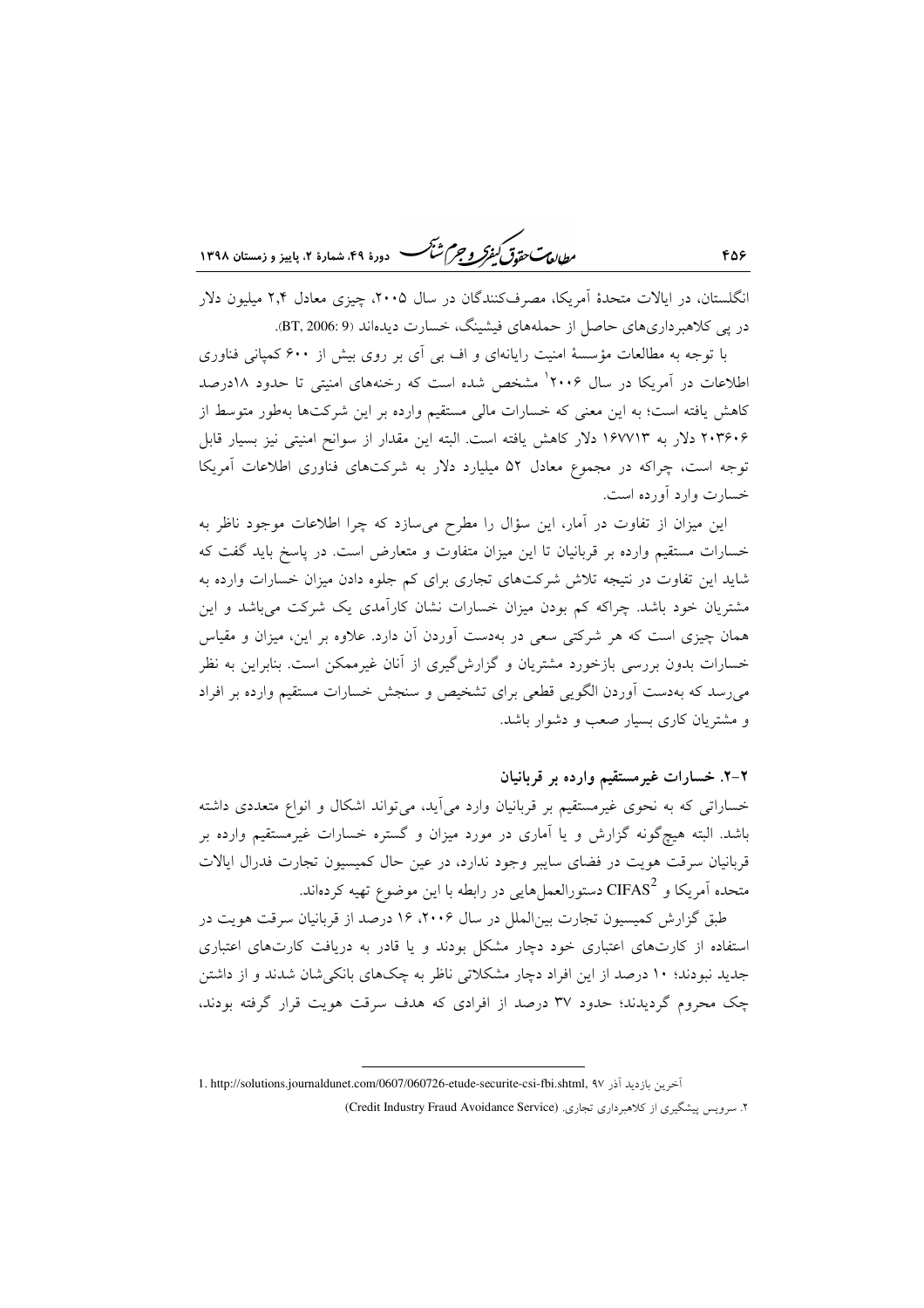حداقل یکی از مشکلات مذکور در بالا را تجربه کردهاند و ۲۱ درصد این افراد رنج چند مورد از موارد فوق را تحمل نمودند (US FTC, 2007b: 42).

علاوه بر این، ۳۳ درصد افرادی که یک یا چند مورد از این مشکلات را تجربه کرده بودند، ابراز داشتهاند که فقط چیزی حدود ۴۰ ساعت برای رفع آنها وقت صرف کردهاند که این خود موجب نقصانهای متنوعی در منافع اکتسابی آنان در زندگی شده است. طبق گزارش CIFAS (www.cifas.org.uk/identity\_fraud\_is\_theft\_serious.asp) ، افرادي كه درگير سرقت هویت در فضای سایبر می شوند، بین ۳ تا ۴۸ ساعت باید برای پاک کردن نام خود و برطرف نمودن مشکلات ایجادشده در نتیجه سرقت صورتگرفته، صرف کنند. CIFAS همچنین این نکته را بیان میدارد که اگر فرد صاحب هویت، قربانی یک سرقت هویت کامل و اصطلاحاً ربایش کامل گردد، آنگاه شاید نیاز پیدا کند که با ۲۰ یا ۳۰ سازمان و ارگان مختلف درگیر شود و این خود موجب طولانی تر شدن روند اداری لازم برای او و صرف وقتی معادل ۲۰۰ ساعت یا بیشتر می شود که با این توصیف باید مبلغی قریب به ۸۰۰۰ پوند صرف این امر کند.

بسیاری از قربانیان سرقت هویت بهواسطهٔ اطلاعات غلطی که از آنان به جا مانده است و یا سوءاستفادههایی که از هویت آنان صورت گرفته است، دچار مشکلاتی همچون از دست دادن شغل، وام، اتومبیل، تحصیلات، خانه و بسیاری دیگر از منافع و تسهیلات دیگر می شوند. حتبی بعضی از آنان به خاطر این سوابق دستگیر میشوند. قربانیان هزینههای دیگری همچون هزینههای دادرسی و یا مخارجی که برای پیشبرد سیر اداری خود باید پرداخت کنند، متحمل می شوند. علاوه بر تمام این موارد آنها از صدمهٔ روحی نیز رنج میبرند و روندی بسیار طولانی را برای بهبود وضعیت و بازگرداندن شهرت و اعتبار شخصی خود طی خواهند کرد که لزوماً این روند نتیجه نمیدهد و گاهی فرد برای همیشه سرافکنده باقی میماند. این بخش از خسارات بعضاً غیرقابل جبران است و صدمهٔ وارده به شخص بهراحتی قابل تخمین نیست و نتیجهٔ حاصل از آن در ابعاد مختلف زندگی او بروز خواهد یافت و ممکن است بهواسطهٔ این لطمه به شهرت و اعتبار او، دوستان و خانواده و یا امتیازات زندگی خود را نیز از دست بدهد و همهٔ این موارد بهنحوی تصاعدي به صدمههاي روحي او اضافه خواهد كرد.

۳. نقش و مسئولیت قربانیان در ایجاد خسارات سرقت هويت عمدتاً در نتيجهٔ قصور شخصي، تجاري يا حکومتي روي مي دهد. اشخاص معمولاً بهواسطهٔ بی پروا بودن در استفاده از امکانات الکترونیکی و اعتماد بیش از حد به ایمیلها، وبگاهها و یا هر چیزی در دنیای مجازی، امکان وقوع سرقت هویت از خویش را افزایش میدهند. در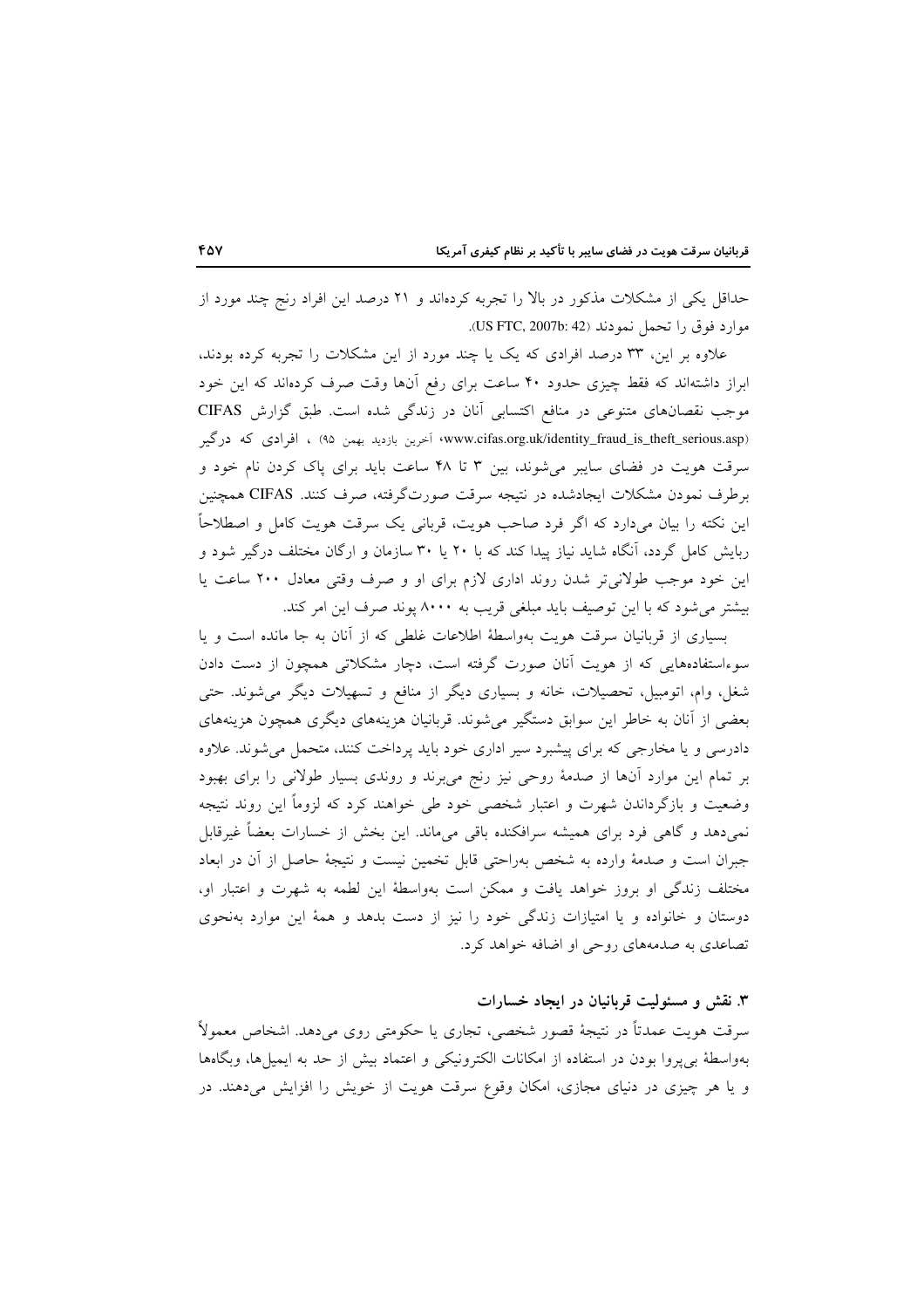ر<br>مط*ال*ی تحقیق *گفتگر و جرم شنگ* هودهٔ ۴۹، شعارهٔ ۲، مامیز و ذمستان ۱۳۹۸

فضای تجارت نیز، شرکتها و مدیران با عدم رعایت موازین مربوط به ورود به فضای سایبری و یا بی مبالاتی در اجرای تدابیر لازم برای اجتناب از خطرات احتمالی، راه را برای سارقان هویت باز می کنند. حکومت نیز در صورت عدم ایجاد زیرساختهای لازم برای پیشگیری از این گونه موارد می تواند به نوعی مرتکب قصور شود. ایجاد ایمیلهای امن و یا ایجاد علامتها و نشانگرهای اعتباری خاص برای شرکتهای تجاری و تبلیغاتی و بانکها، میتواند مواردی باشد که توسط حکومت برای جلوگیری از سرقت هویت ایجاد و یا مدیریت می شود.

علاوه بر این، مواردی نیز وجود دارد که نمی توان شخص حقیقی یا حقوقی خاصی را به عنوان مسئول شناسایی کرد. به علت پیچیدگیهای متنوعی که در جرم سرقت هویت در فضای سایبر وجود دارد، شناسایی فرد یا نهادی که مسئول این جرم بوده است، دشوار است؛ خصوصاً اینکه در فضای سایبر، آثار جرم سرقت هویت و فیشینگ مشهود نیست و عملاً غیرقابل پیگرد است و حتبی شناسایی عاملی که موجب وقوع سرقت هویت شده است، دشوار است.

نحوهٔ وقوع سرقت هويت در تعيين نوع مسئوليت قرباني و ايجاد آن مؤثر است. مثلاً ممكن است شرکتهای تجاری بهواسطهٔ عدم رعایت موازین امنیتی کافی، قربانی این جرم شوند و اطلاعاتی که از مشتریان دارند، بهواسطهٔ این سهلانگاری به سرقت رود. در این صورت این شرکتها هم متحمل خسارات مستقیم میشوند و هم خسارات غیرمستقیم. به بیان دیگر هم باید مسئولیت این خسارات را متحمل شوند و هم جریمههای مربوط به خسارات وارده به مشتریان را پرداخت کنند و علاوه بر این، غالباً همه یا بیشتر مشتریان خود را از دست خواهند داد.

مسئلهٔ مسئولیت هم در حوزهٔ تقنین و هم در حوزهٔ فعالیتهای تجاری محل سؤال و ابهام است. طبق دستورالعمل تجارت الکترونیک در سال ۱۹۹۹، محدودیتهای ناظر به مسئولیت ناشی از استفادهٔ فریبکارانه یا غیرمجاز از سیستمهای پرداختی، ابزاری بسیار قدرتمند برای افزایش اعتماد مصرفکنندگان می باشد و گسترش استفادهٔ آنان از فضای تجارت الکترونیک باید مدنظر قرار گیرد  $(OECD, 1999, section V)$ 

همچنین در عهدنامهٔ مربوط به سرقت هویت، فیشینگ و اعتماد مصرفکننده در سال ۲۰۰۷ : (TACD's Resolution, 8<sup>th</sup> recommendation: www.tacd.org/cgibin/db.cgi?page=view& config= .admin/ docs.cfg&id= 306 آخرین بازدید مهر ۹۸) آمده است که مسئولیت خسارات مالی ناشی از سرقت هويت يا فيشينگ، بر عهدهٔ شركتها و ارائهدهندگان خدمات است نه مشتريان، مگر اينكه به هر نحوی اثبات شود که مشتریان مقصر بودهاند.

در بیشتر کشورها، مسئولیت شرکتهای تجاری، ناظر به فراهم آوردن تدابیر امنیتی مناسب و یا افشای تمام رخنههای محتمل نسبت به شرکت است. چنین تکالیفی چه به صورت مسئولیت

**FAA**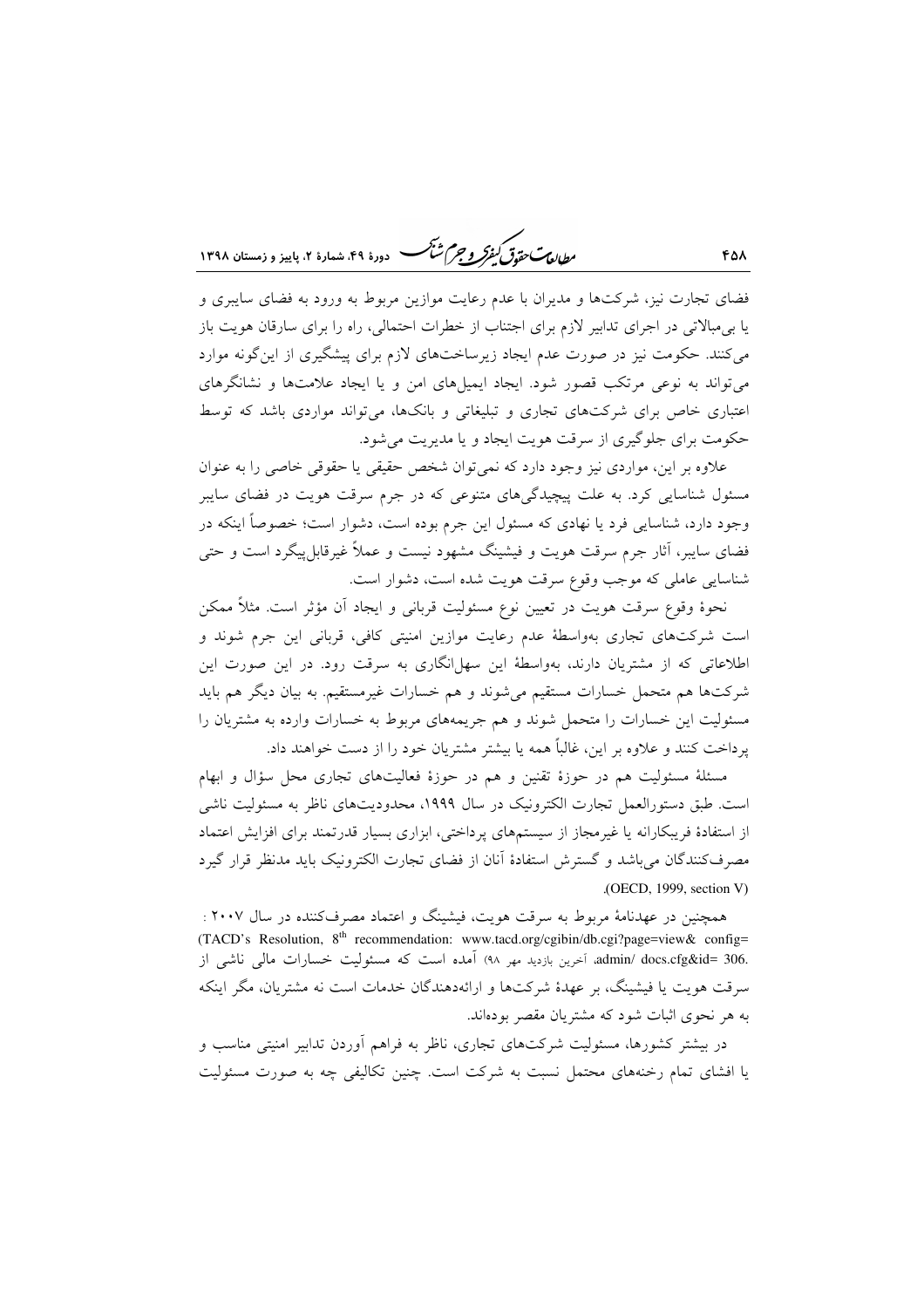مدنی و چه به صورت قراردادی، بهعنوان راهکاری مناسب برای پیشگیری از به دام افتادن مشتریان در سرقت هويت حائز اهميت خواهد بود.

در بیشتر کشورهای عضو سازمان توسعه و تجارت اقتصادی سقفی برای مسئولیت مربوط به هزینههای تحمیل شده توسط سارقین هویت گذارده شده است. برای مثال در ایالات متحده آمریکا، مسئولیت مصرفکننده برای پرداختهای اعتباری غیرمجاز، محدود به حداکثر ۵۰ دلار آمریکایی (OECD Report on Consumer Protections for payments Cardholders, DSTI/CP است (.(OECD, 2001).(2001)2001). در تبادلات مالي الكترونيك غيرمجاز نيز، ميزان مسئوليت محدود شده است. در بعضی کشورها، علاوه بر تمام قوانین و مقررات، در حوزهٔ صنعت نیز مشتر یان را از مسئولیت مبرا دانستهاند.

۴. موانع شناسایی قربانیان سرقت هویت در فضای سایبر بررسی تعداد و میزان وقوع جرم سرقت هویت چه در فضای سایبر و چه در فضای حقیقی بسیار دشوار است، چراکه اولاً مصادیق معدودی از موارد آن شناسایی میشود و از این میان نیز تعداد کمی به مرحلهٔ شکایت می رسد؛ چراکه امید و امکان قانونی لازم برای بهدست آوردن حقوق ازدست رفته در بسیاری از موارد کم است، ولی با این حال آماری نسبی در مورد میزان وقوع این جرم در فضای سایبر وجود دارد که عمدهٔ آنها بر پایهٔ قربانیانی است که به مراجع قانونی مراجعه کر دہاند.

۴–۱. اطلاعات سرقت هویت ناظر به بعضی از گونههای خاص کلاهبرداری اطلاعات موجود ناظر به اشكال مختلف سرقت هويت، چندان بيانگر خود جرم و عواقب آن نیست و آمارهایی که ارائه میشود اگر صرفاً ناظر به نوع خاصی از این جرم و یا کلاهبرداری حاصل از آن باشد، نخواهد توانست تصویری کامل از عموم جرم سرقت هویت و آثار آن به حقوقدانان ارائه نماید. این نکته نیز باید مورد توجه قرار گیرد که این آمار، هر کدام نسبت به همان کشور مورد مطالعه قابل بررسی است و نمی تواند به سایر کشورها تسری داده شود.

با توجه به گزارش کمیسیون تجارت فدرال در ایالات متحده آمریکا، در سال ۲۰۰۶ برای ششمین سال پیاپی، جرم سرقت هویت به عنوان اولین مورد در میان دعاوی رسیده از مشتریان اينترنتي مطرح شده است.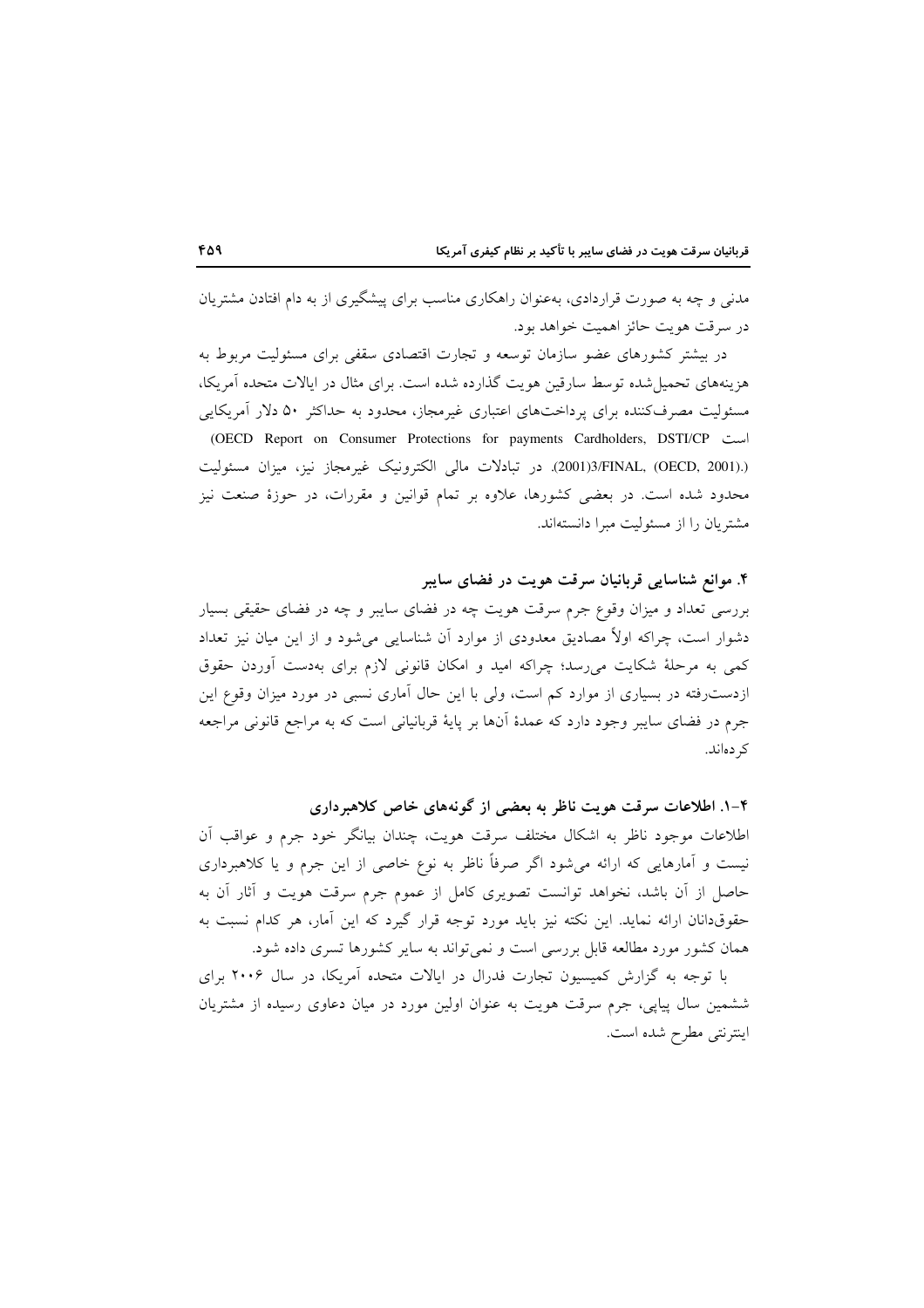

این آمار بر اساس شکایات واصله است و شامل شکایات ناظر به تماس های تبلیغاتی نیست (USFTC , 2007a گزارش شکایات ناظر به سرقت هویت و کلاهبرداری از مصرفکنندگان).

آمار ارائهشدهٔ پیش گفته نشان می دهد که اطلاعات ناظر به شکایات را می توان در دو بخش طبقهبندی کرد؛ شکایات مربوط به سرقت هویت و شکایات مربوط به کلاهبرداری. شکایات مربوط به کلاهبرداری نیز تقسیم میشود به کلاهبرداریهای اینترنتی و کلاهبرداری غیر آن اما شکایات مربوط به سرقت هویت که ناظر به سوءاستفاده از اطلاعات شخصی افراد است، هیچگونه تقسیم.بندی ندارد، فارغ از اینکه از اینترنت صورت گرفته باشد یا از غیر آن.

یکی از بزرگترین معضلات در ایران، نبود اطلاعات آماری کافی ناظر به قربانیان جرائم رایانهای است. اطلاعات موجود فعلی به صورت کلی صرفاً میزان رشد پروندههای واصله به نهادهای قضایی را نشان میدهد؛ برای مثال رئیس پلیس فتا در استان خراسان در گزارشی بیان میدارد که کشفیات جرائم سایبری در نوروز سال ۱۳۹۸ نسبت به مدت مشابه در سال ۱۳۹۷ با بیش از ۳۱۵ درصد رشد همراه بوده است (هدف کلاهبرداران سایبری سرقت اطلاعات حساب قربانیان؛ در: /www.cyberpolice.ir/news/141726. آخرين بازديد مهر ٩٨).

در گزارشی دیگر رئیس پلیس فتای کشور ابراز داشت که حدود ۶۵ درصد از جرائم رایانهای کشور را جرم فیشینگ تشکیل میدهد و چون فیشینگ یکی از اصلیترین طبقهبندیهای سرقت هویت در فضای سایبر است، می توان میزان جدیت و حساسیت این نوع از جرائم رایانهای را متوجه شد (۶۵ درصد کل جرائم سایبری کشور در حوزهٔ جرائم فیشنگ رخ میدهد؛ در: www.cyberpolice.ir/news/145945/65. آخرين بازديد مهر ٩٨).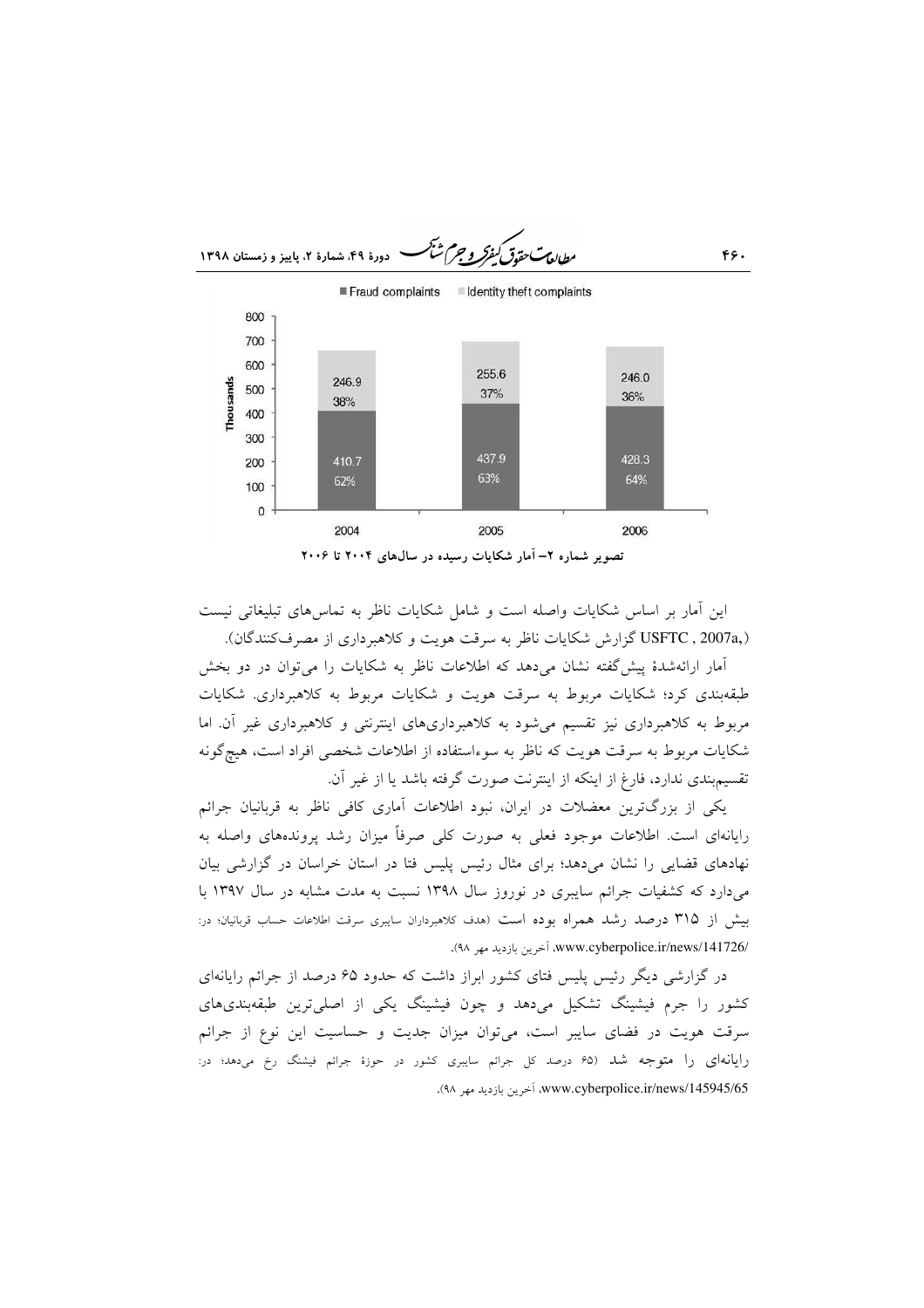تقریباً هر ساله با گزارشاتی ناظر به افزایش سرقت هویت و جرائم مرتبط به آن در ایران روبرو می شویم (افزایش ۲۰ درصدی جرایم در حوزهٔ کلاهبرداری اینترنتی؛ در: /www.cyberpolice.ir/podcast/114121، آخرین بازدید مهر ۹۸) اما ضعف در ارائهٔ آمار دقیق در این مسئله موجب تضعیف مطالعهٔ وضعیت قربانيان اين جرم مي شود.

از این رو عموماً هنگام تطبیق اَمارهای داخلی با کشورهای دیگر، اطلاعات چندانی از این جرم در ایران قابل ارائه نیست، که البته بخشی از آن بهخاطر پراکنده بودن قوانین قابل اعمال در این جرم و طبعاً گسترهٔ بالای پروندههاست.

# ۴-۲. واگرایی در اطلاعات عمومی و خصوصی

مشکل دیگری که بر سر راه ایجاد تعریفی مناسب از قربانی سرقت هویت و آمار دقیق آن در فضای سایبر ایجاد شده است، تفاوت عمده و قابل توجهی است که میان اطلاعات جمع[وری شده توسط مقامات عمومی و اطلاعات بهدست آمده توسط نهادهای خصوصی وجود دارد. مقامات عمومی و دولتی بر اساس اهداف عمومی و گستردهٔ خود اقدام به جمعآوری این اطلاعات می کنند، در حالی که نهادهای خصوصی اهداف آماری خود را صرفاً محدود به منویات نهاد و یا کار و تجارت خود می نمایند.

از سوی دیگر، شرکتهای خصوصی نیز برای حفظ اعتبار و ارزش خود، حاضر نیستند سخن از خسارات مالی وارده بر خود، به میان آورند. این در حالی است که میزان سرقت هویت در فضای آنلاین و سایبر، در نهادها و سازمانهای خصوصی هر لحظه در حال گسترش است.

طبق گزارش کمیسیون تجارت فدرال ناظر به سرقت هویت در سال ۲۰۰۳، در سال ۲۰۰۲ حدود ۱۰ میلیون شهروند آمریکایی به انحاء مختلف از این جرم متأثر شدهاند (US FTC, 2003: 4). در گزارش همین کمیسیون در سال ۲۰۰۶ مشخص شده است که حدود ۸٫۳ میلیون نفر آمریکایی متوجه شدهاند که در سال قبل آن، یعنی سال ۲۰۰۵ قربانی سرقت هویت در فضای سایبر بودهاند ولي مطلع نبودهاند (US FTC, 2007b: 4).

در سال ۲۰۰۷ گزارشی ناظر به جرم کلاهبرداری از هویت ارائه شد، مبنی بر اینکه در یک سال، کاهشی ۱۲ درصدی در کلاهبرداری در این زمینه مشاهده شده است (www.javelinstrategy.com/2007/02/01/us-identity-theft-losses-fall-sstudy) ، آخرين بازديد بهمن ٩٧). این گزارش بعدها بهشدت در معرض انتقادات مختلف قرار گرفت. منتقدین بر این باور بودند که هدف از این گزارش صرفاً نشاندادن ثبات در بازار و موفق جلوهدادن تجارت در حفاظت از حقوق مشتريان بوده است. بعدها شركت امنيتي مكافى اين آمار را عميقاً نقد كرد. اين شركت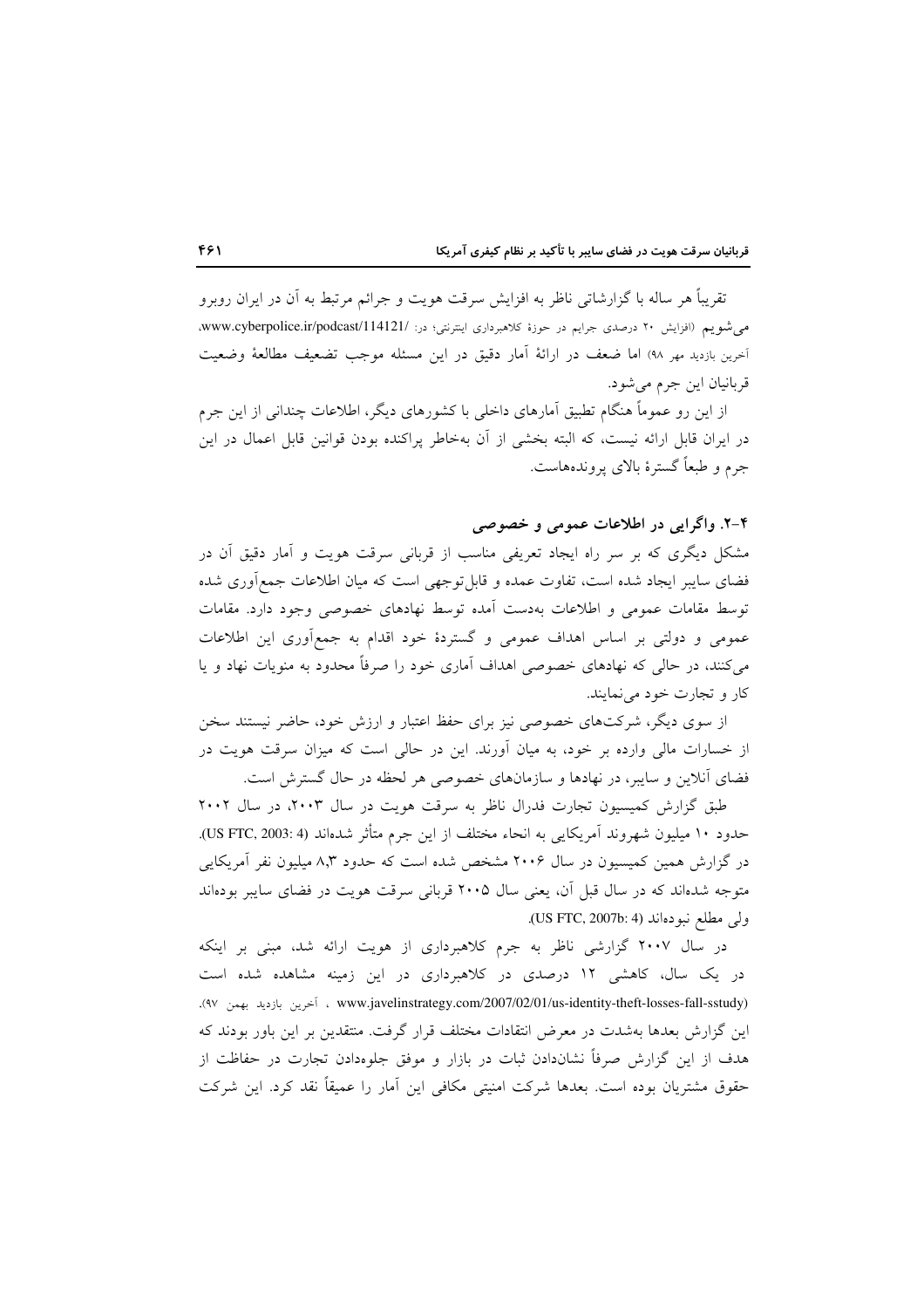ر ...<br>روای**دست حقدتی کنفرکر و جرم شنگ** ده ده ۴۹، شعارهٔ ۲، ماییز و ذمستان ۱۳۹۸

مدعی بود که آن آمار (۱۲درصد) بهشدت پایین آورده شده است (McAfee, 2007: 11). با مقایسهٔ این آمار با مواردی همچون گزارش گارتنر +http://news.com.com/Study+Identity+theft keeps+climbing/2100-1029\_3-6164765.html آخرين بازديد بهمن ٩۶) .مشخص مي شود كه ميزان قربانیان در این دو نمونه بسیار متعارض است؛ چراکه در گزارش گارتنر، قربانیان سرقت هویت در سال ۲۰۰۷، حدود ۱۵میلیون نفر اعلام شدهاند.

علاوه بر تمام این تعارضهای آماری، بعضی از مؤسسات و نهادهای تجاری و بازرگانی ابراز کردند که تابهحال هیچیک از مشتریان آنان دچار این معضل نشدهاند و همگی از فیشینگ و سرقت هويت و چنين كلاهبردارى هايى مصون بودهاند.

۵. مجراهای جبران خسارات ناشی از سرقت هویت در فضای سایبر

لزوم جبران خسارت برای قربانیان، جایگاهی اساسی خصوصاً در کشورهای توسعهیافته دارد؛ زیرا قربانیان چنین جرمی معمولاً مشتریان بنگاهها و مراکز مالی یا خدماتی|ند که بانکهای اطلاعاتی آنان مورد هجمه قرار گرفته است. ازاین٫و، شرکتها و مؤسسات موظفاند تا در صورت وقوع این حملات و سوانح سایبری، جهت جبران خسارت مشتریان خود اقدام یا حداقل تسهیل گری كنند.

آنگاه که مشتریان خود بهواسطهٔ سهل انگاری یا اشتباهات شخصی و…، موجبات سرقت هویت را فراهم میآورند، لازم است به آنان در احیای هویت سایبریشان کمک شود؛ چراکه مخدوش شدن هویت فرد، امنیت او را از جهات مختلف در معرض خطر قرار میدهد و حمایتنکردن از این قربانیان ممکن است محملی برای افزایش خسارات شود.

در ایالات متحده آمریکا، روندی نسبتاً جامع برای مقابله با سرقت هویت و ارائهٔ ابزارهای جبرانکنندهٔ لازم برای قربانیان در نظر گرفته شده است. بسیاری از قوانین فدرال موجود در ایالات متحده، انتخابهای متنوعی را در اختیار قربانی قرار میدهد تا بتواند از خسارات ناشی از سرقت هويت اجتناب كند يا سارقان هويت را به صحنهٔ مصالحه بكشاند. اين ابزارها بهعنوان مشوّقي براي مشتریان و مصرفکنندگان برای ارائهٔ گزارش تجربهٔ سرقت هویت خود به کمیسیون تجارت فدرال، نقش[فرینی میکنند و نهادهای قانونگذار میتوانند با استفاده از این گزارشها به راهکارهای مناسب برای پیشگیری از سرقت هویتهای بعدی دست یابند یا مسیرهای خطرناک تجاری را مسدود سازند.

علاوه بر این در اَمریکا، اَژانسها و سازمانهایی هستند که به قربانیان سرقت هویت و مشتریان، این امکان را میدهند تا با اِعمال سیستمی تحت عنوان «هشدار کلاهبرداری» بر اطلاعات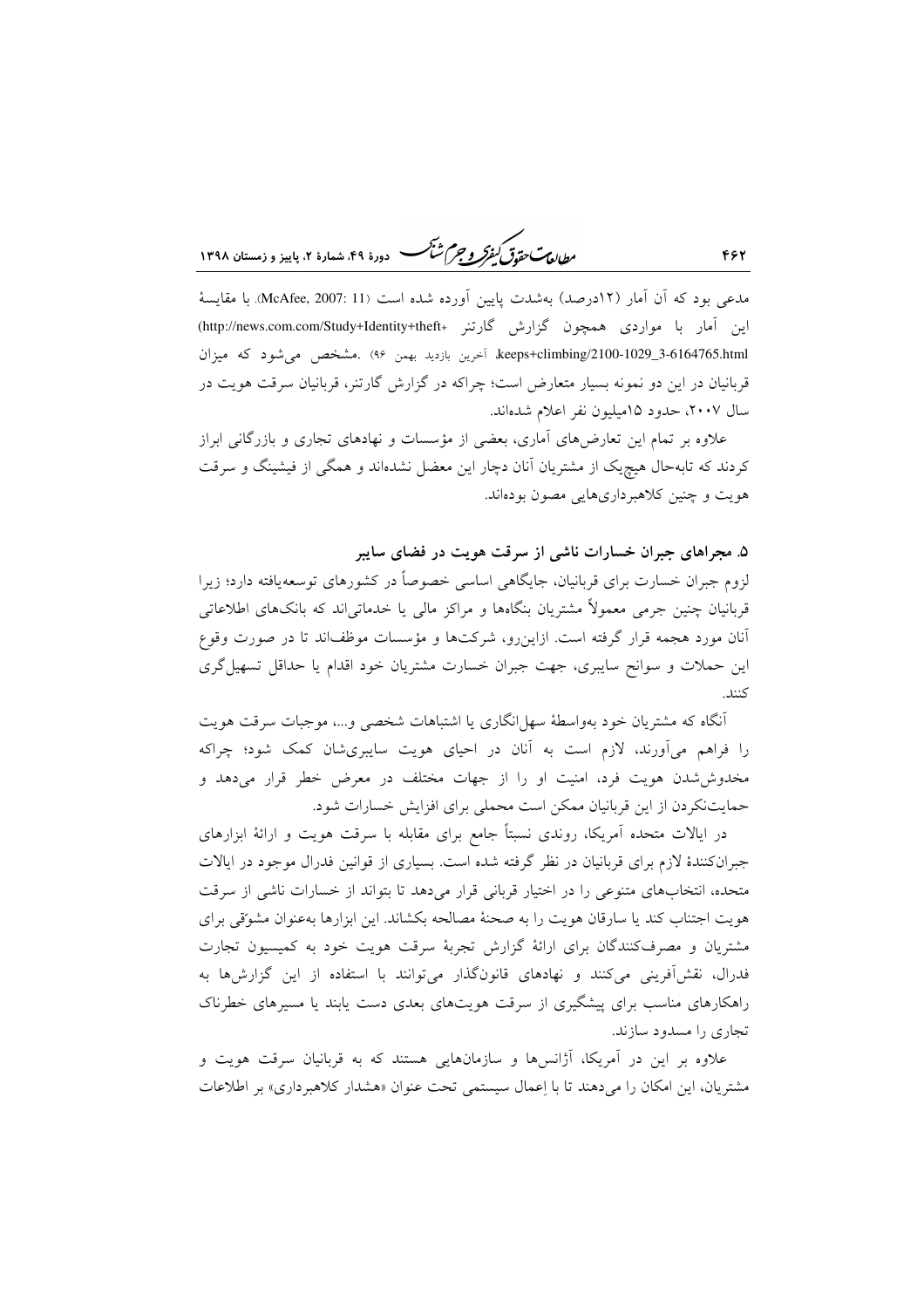هویتی آنان، در مدت ۹۰ روز، هرگونه استفاده یا سوءاستفاده از اطلاعات آنان را کشف کنند (1) (15 U.S. Code § 1681c-1 - Identity theft prevention; fraud alerts and active duty alerts (a) (1).) بعد از این مدت در صورت پیدانشدن موردی خاص، مشتریان می توانند برای دریافت وام و شغل یا خرید خانه و ماشین اقدام کنند. اما اگر در این مدت مورد مشکوکی ناظر به سوءاستفاده از هویت آنان یافت شود، این سازمانها علاوه بر فراهمآوردن امکان ارائهٔ دادخواست در دادگاه، این سیستم هشداردهندهٔ هویتی را تا ۷ سال بر اطلاعات هویتی آن فرد اعمال خواهند کرد. علاوه بر این، مشتریان این امکان را خواهند داشت تا یک رونوشت از گزارش مالی مربوط به هویت خود از سازمانهای مزبور دریافت کنند تا در صورت مشاهدهٔ هرگونه اعمال کلاهبردارانه، آن حسابها را مسدود سازند و راه را به روی سارقین هویت ببندند.

در ایالات متحده، همچنین به مشتریان توصیه می شود تا گزارشها و تبادلات مالی را از شرکتهایی که توسط سارقین هویت در هنگام جرم مورد استفاده قرار گرفتهاند، دریافت کنند. مشتریان از این طریق قادر خواهند بود تا راههایی را که مجرمین برای ایجاد خدشه در سابقهٔ هويتي قربانيان استفاده كردهاند، شناسايي كنند (US IDTTF, 2007, vol ii: 75). البته اين امر براي بزهدیده جنبهٔ پیشگیرانه ندارد و صرفاً جهت بررسی میزان خسارت وارده و چگونگی شروع برای جبران آن مفید خواهد بود. از سوی دیگر، مقامات قضایی در آمریکا به قربانیان توصیه می کنند تا بلافاصله بعد از قربانی واقعشدن در این جرم، اقدام به مسدودکردن حسابهایی که مورد سوءاستفاده قرار گرفته است، نمایند و طلبکاران خود را از این واقعه و مخدوش بودن آن حسابها . (US IDTTF, 2007, vol ii: 76) .

# ۶. نقش قربانیان و طرفهای دیگر درگیر در جرم

در سرقت هویت اطراف مختلف وارد عمل می شوند که هر کدام از آنان می توانند نقش مؤثری در کاهش یا افزایش سرقت هویت داشته باشند. مطالعهٔ هر کدام از گروهها و طرفهایی که در سرقت هويت نقش دارند، موجب مي شود تا بتوان به الگويي مناسب براي تعيين تكاليف و وظايف قانوني برای هر یک و تبیین حقوق أنان نائل شد. علاوه بر این، میتوان از این طریق راهی برای کاهش خطر سرقت هويت پيدا كرد.

افراد میتوانند برای جلوگیری از وقوع سرقت هویت، از کارتهای اعتباری یا اطلاعات خود در رایانهها و گوشیها بیشتر محافظت کنند. بسیاری از مشتریانی که در فضای سایبر، تبادل اطلاعات و خرید میکنند، اهمیت چندانی به نحوهٔ تحقق این تبادلات یا خریدها نمیدهند یا از خطرات آن مطلع نیستند؛ مثلاً در خریدهای بانکی توصیه میشود که در هنگام ورود اطلاعات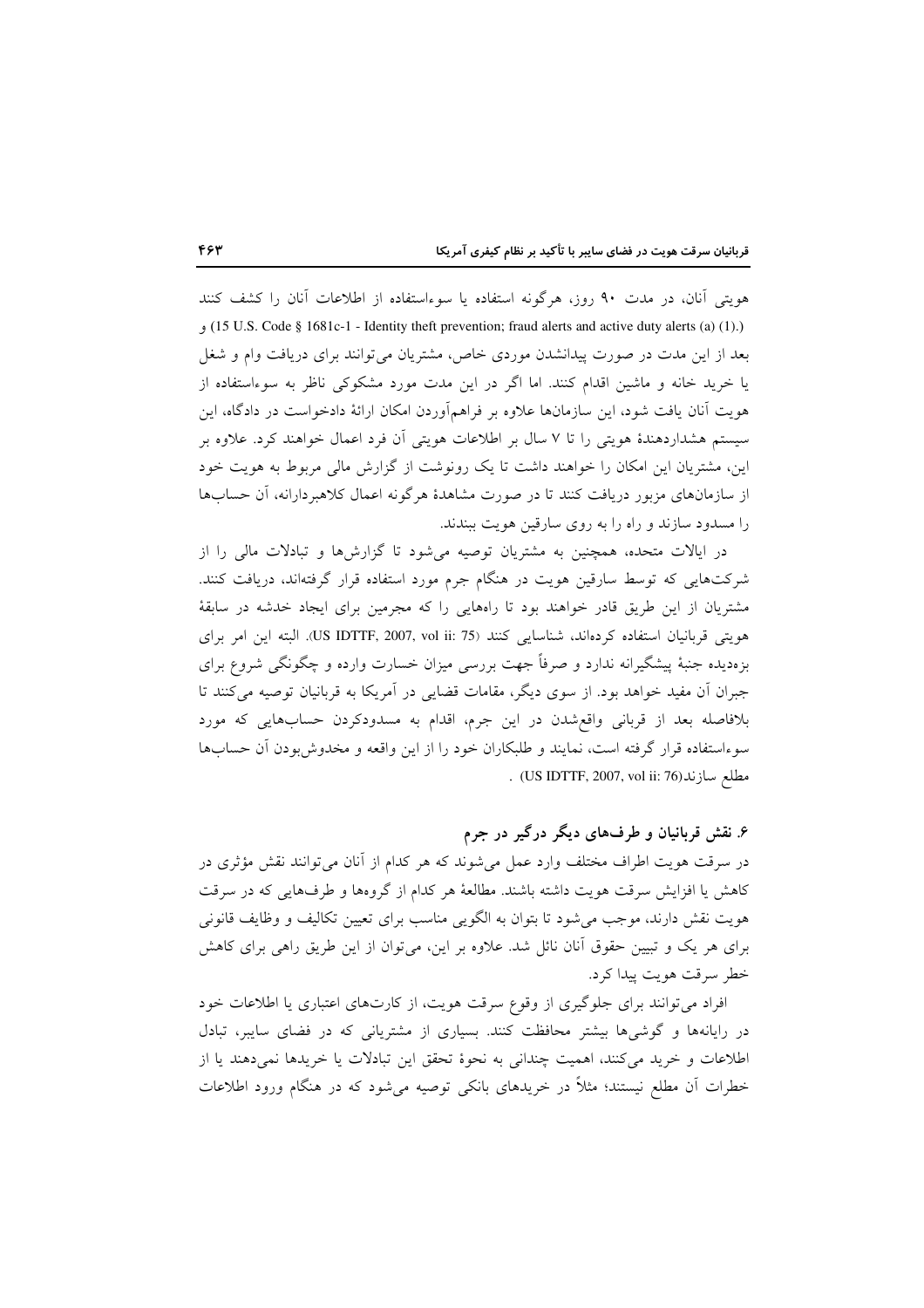مطالعات حقدق كنفركه وجرم شيحسه 

کارتهای اعتباری و رمز آن، از صفحهکلید رایانه یا گوشی همراه استفاده نشود. همیشه در این مواقع، صفحهکلیدی مجازی و مطمئن در اختیار خریداران قرار داده میشود و أنها میٍتوانند با استفاده از آن احتمال لورفتن اطلاعات خود را از بين ببرند؛ چراكه بعضي بدافزارها صرفاً به بررسی کلیدهای استفادهشده در صفحهکلید میپردازد و اگر فرد از صفحهکلید خود در هنگام خرید یا ورود اطلاعات مهم استفاده کند، عملاً با دستان خود اطلاعات شخصی خود را لو داده است؛ لذا شاید بتوان گفت که بی احتیاطی او عامل اصلی این جرم می شود.

افزون بر این، افراد می توانند برای اطلاع سریع از هرگونه رفتار مشکوک ناظر به حساب بانکی خود، بهصورت مداوم از آن خبر گرفته و بر گردش و موجودی حساب خود دائماً نظارت کنند. همچنین افراد در بسیاری از امور سایبری خود باید رمزها و اطلاعات امنیتی خود را هر چند وقت یک بار تغییر دهند و راه را برای کسانی که از طریق مهندسی اجتماعی سعی در بهدست آوردن آن اطلاعات دارند، ببندند. در مقابل، کسانی که از مشتریان کالا یا مبلغی را دریافت میکنند، موظف هستند تا از وجود فرد اصلی در پس هویت ارائهشده اطمینان حاصل کنند. به همین دلیل لازم است تا علامتها و نشانههای امنیتی خاصی مربوط به شخص دارندهٔ حساب یا عنوان هویتی طراحی کنند؛ بهصورتی که صرفاً خود شخص بتواند از آن استفاده کند. از سوی دیگر، شرکتهای مسئول باید تدابیر و استانداردهای خاصی برای هرگونه احتمال استفاده از هویت توسط دیگران، اعمال کنند. البته تدابیری که هر یک از طرفین برای جلوگیری از بهدامافتادن در این جرم میاندیشند، بستگی عمیقی به مسئولیت مدنی یا کیفری آنان دارد که بعد از وقوع جرم گر پبان گير شان مي شو د.

سوءاستفاده از کارتهای الکترونیک و حسابهای بانکی و حسابهای کاربری افراد در اینترنت، پدیدههاییاند که در دههٔ اخیر شدت گرفتهاند و قواعد و قوانین نیز متناسب با آنها دچار تحولاتی شدهاند. قواعد ناظر به مسئولیت افراد در این جرم، با استفاده از قوانین یا قراردادهای في،ابين تعيين مي شود. بهطور خلاصه، طبق قوانين فدرال ايالات متحده أمريكا، مشتريان و مصرفکنندگان حداکثر تا میزان ۵۰ دلار مسئول شناخته میشوند و اگر میزان کلاهبرداری از این مقدار افزونتر رود، نمیٍتوان آنان را مسئول شمرد. جالب اینجاست که عمدهٔ کلاهبرداریهای حاصل از سرقت هویت، رقمی بالاتر از ۵۰ دلار دارد و عملاً هیچ مسئولیتی بر مصرفکنندگان بار نمی شود. همچنین رقابتهای اقتصادی میان شرکتهای تجاری موجب شده است تا مسئولیت مشتریان و مصرفکنندگان حتی کمتر از این مقدار شود. البته شرایطی نیز برای جلوگیری از سوءاستفاده از این امتیاز قرار داده شده است؛ مثلاً دارندگان کارتهای اعتباری موظند تا حداکثر در زمانی معین که توسط شرکتها مشخص می شود، گزارش کلاهبرداری یا سرقت هویت خود را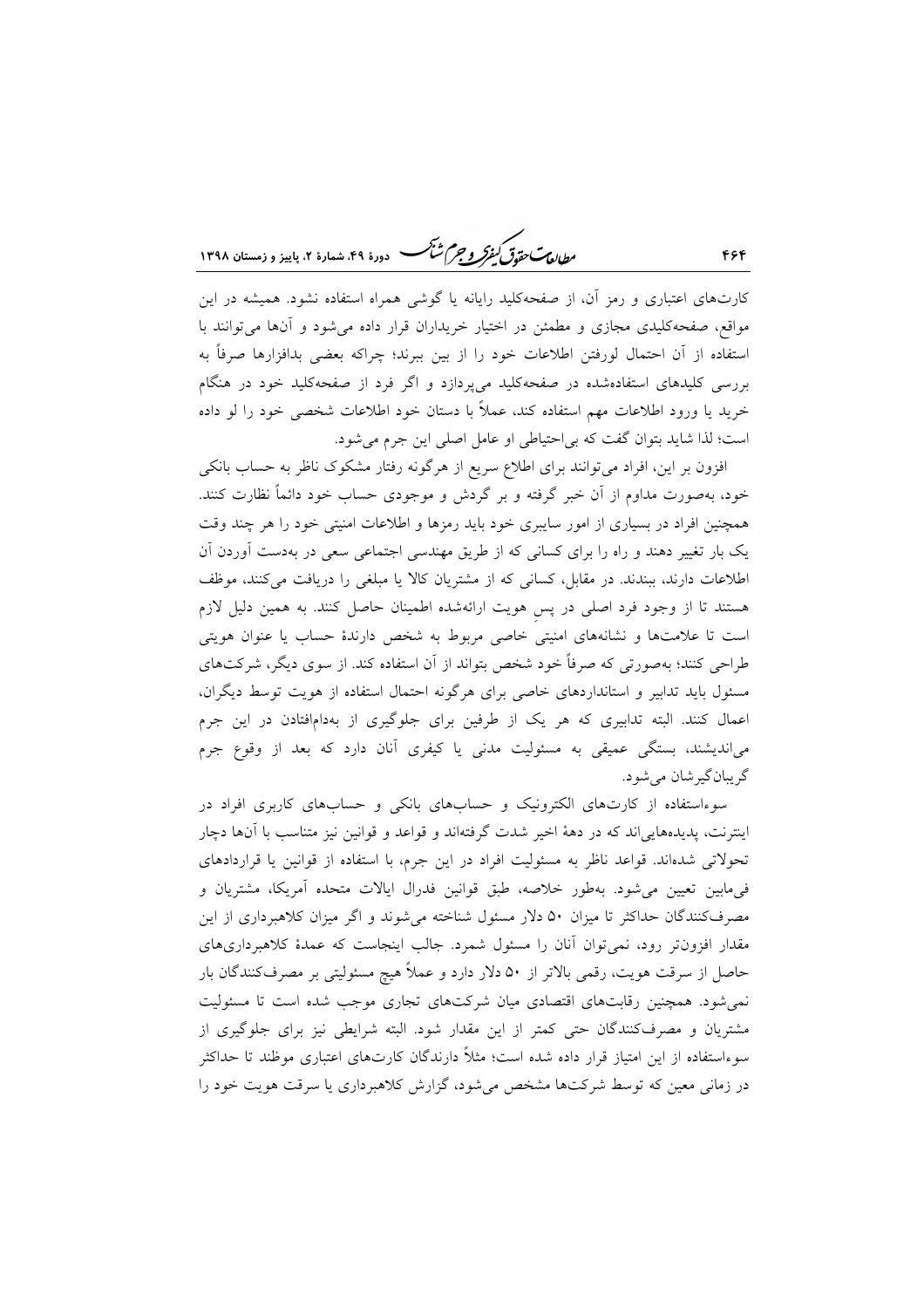به اطلاع مقامات مسئول برسانند که در این صورت هیچگونه هزینه و مسئولیت مدنی بر آنان بار نمیشود. در واقع این نوع از مسئولیت علاوه بر برداشتن بار هزینه و خسارت از دوش مشتریان و کاربران موجب خواهد شد تا آنان بهطور مداوم به چککردن حساب خود بیردازند.

در نقطهٔ مقابل، باید ملاحظهای دیگر را نیز مدنظر قرار داد و آن اینکه در فضای مجازی، مشتری و خریدار و مصرفکنندگانی که از خدمات اینترنتی و آنلاین استفاده میکنند، باید میزان ریسکش را پیش بینی کنند. به این معنی که آنان باید برای مبادلات خود اطمینان کافی به منبعی که از آن خرید میکنند، داشته باشند. این خریدار است که باید دقتنظر و توجه کافی در خرید خود به خرج دهد و در موارد مشکوک از خریدکردن پرهیز کند. خصوصاً در خریدهایی که شامل تبادل مقادیر فراوانی از کالا و یول است؛ برای مثال وقتی شخصی می خواهد گلی را بهنحو اینترنتی بخرد، شاید آنچنان برایش مهم نباشد که فروشنده و متصدی حمل ونقل، دو شرکت یا گروه مختلف باشند؛ اما وقتی فردی می خواهد طلا یا جواهرات را بهصورت آنلاین بخرد، باید دقتنظرهای لازم را انجام دهد و در صورت مشاهدهٔ هرگونه تفاوت در ارائهدهندهٔ کالا و متصدی حمل آن، باید از آن دوری کند وگرنه در صورت خرید و متحمل شدن خسارت، خودش مسئول بي|حتياطي خواهد بود.

شرکتهای طراحی کنندهٔ کارتهای اعتباری، سایتهای خرید اینترنتی، درگاههای پرداخت، حسابهای کاربری، سیستمهای امنیتی أنلاین و دیگر طراحانی که بهنحوی در روند امنیتی کاربران اینترنتی دخیلاند، باید تدابیر لازم را برای استحکام حدود امنیتی محصولات خود انجام دهند و هرگونه ضعف کارایی از سیستمهای امنیتی آنان موجب ایجاد مسئولیت برای آنان می شود.

در مجموع باید گفت که زمان انجام امور بانکی در فضای سایبر، نمی توان گفت که صرفاً فرد فروشنده يا فقط وسيلة واسط الكترونيكي، بهعنوان طرف فاعل شناخته مي شود؛ بلكه هر كدام متناسب با میزان دقت نظر یا بی احتیاطی خود در شرایط مختلف مسئول شناخته می شوند و نمی توان بهطور مطلق، یکی از عوامل را بهعنوان مسئول در نظر گرفت؛ بلکه شرایط هر سرقت هويت و عوامل مختلف آن در تعيين مسئوليت افراد مؤثر است.

### نتيجه گيري

نکتهٔ منحصربهفرد دربارهٔ سرقت هویت در فضای سایبر این است که بسیاری از قربانیان سرقت هويت نهتنها از منشأ سرقت و دزدي اطلاعات هويتي خود اطلاعي ندارند، بلكه مدتهاي مديدي پس از وقوع سرقت و کلاهبرداریهای بعد از آن، متوجه موضوع و خسارت میشوند و آنجاست که نهتنها یافتن عامل سرقت تقریباً غیرممکن است، بلکه حتی خسارات وارده نیز بهراحتی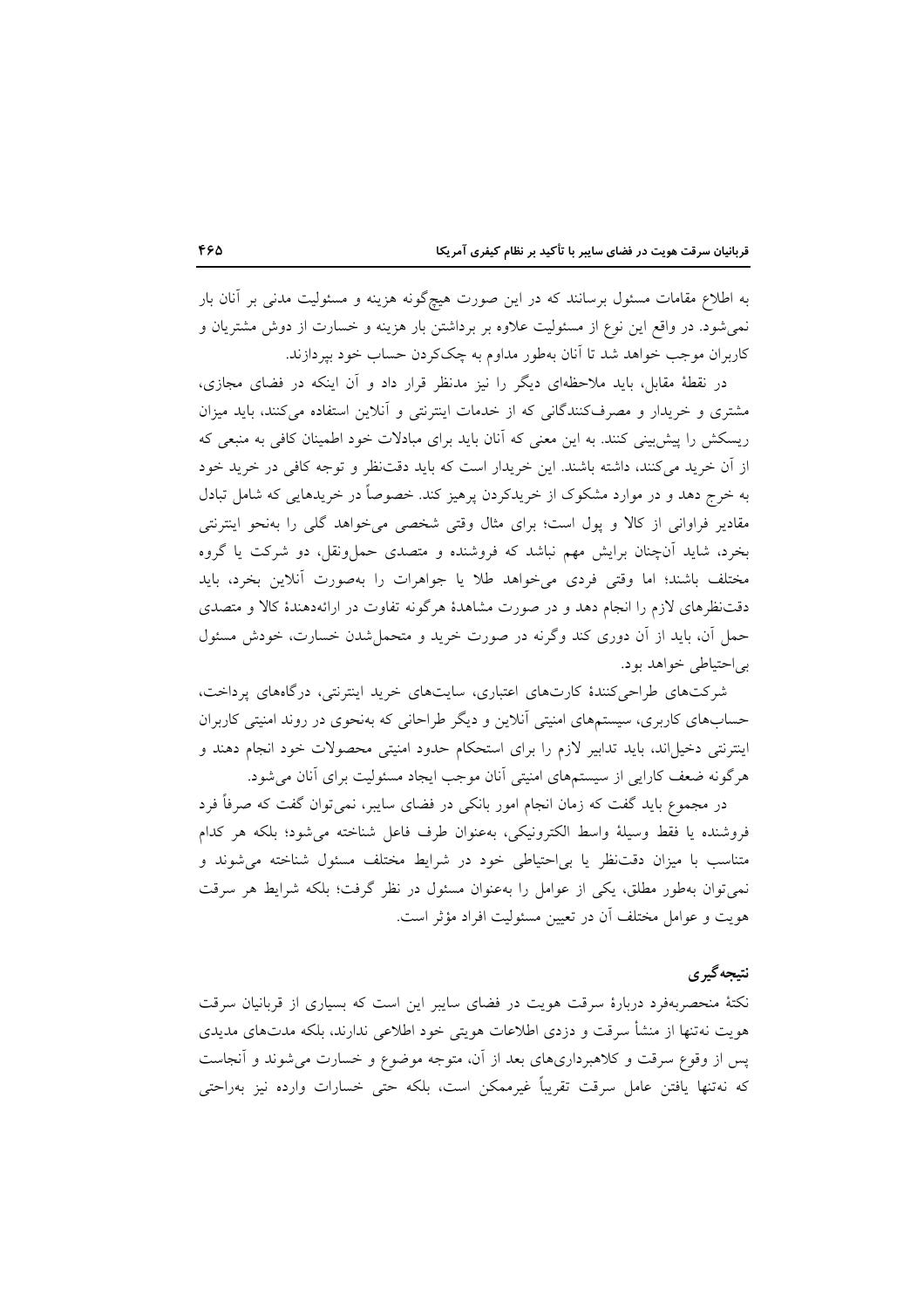مطالعات *متعاق کفوکر و جهم شنگ* دودهٔ ۴۹، شعارهٔ ۲، پاییز و ذمستان ۱۳۹۸

جبران پذیر نیست؛ ازاین رو لازم است نکات کلیدی ذیل به عنوان پیشنهاد برای بهبود وضعیت ناظر به سرقت هویت در فضای سایبر مطرح شود:

الف) آمار موجود در خصوص سرقت هويت در آمريكا نشاندهندهٔ گسترش و افزايش ارتكاب این جرم در این کشور است. افزایش میزان قربانیان نیز در این آمار نشان از خطر شدید و حساسیت این موضوع است. همچنین بر اساس اعلام پلیس فتا، آماری مشابه در ایران نیز وجود دارد که با گسترش شبکههای ارتباطی و اینترنتی، در حال افزایش است؛ خصوصاً اینکه در ایران میزان آگاهی دربارهٔ این خطر بسیار کمتر است و روشهای جلوگیری و پیشگیری از سرقت هویت نیز چندان به کار نرفته است. علاوه بر این، در قانون نیز بهطور خاص و صریح از موضوع سرقت هویت بحث نشده است و همین موجب شده است که صرفاً شاخههای متعدد ناشی از سرقت هویت یا انواع خاصی از عملیاتهای مخرب سایبری که هم نوع و هم شکل با سرقت هویت در فضای سایبر است، بهعنوان جرائم رایانهای مطرح گردد که این خود آسیبی است که توسط قانون به شهروندان وارد می]يد. مطرحكردن صريح اين جرم در قانون بهعنوان جرمي خاص میتواند بسیاری از سردرگمیهای قانونی ناظر به این مسئله را حل کند و علاوه بر آن موجب آگاهی مردم و ترسی ناخودآگاه در دل مرتکبین شود؛ زیرا در حال حاضر آنان می توانند به اشکال و بهانههای مختلف و صرفاً بهواسطهٔ تصریحنشدن قانونی در این خصوص، از اتهام فرار کنند.

ب) در همین زمینه، کنوانسیون بوداپست که بهعنوان منبع اصلی قانون مبارزه با جرائم رایانهای ایران مطرح شده است، تأکید فراوانی بر لزوم همکاری بینالمللی برای مبارزهٔ کیفری با این گونه از جرائم دارد. طبق این کنوانسیون، کشورهای عضو باید در کنار وضع قوانینی لازمالاجرا برای حمایت از محرمانهبودن، صحت و در دسترس بودن اطلاعات، تدابیری نیز برای فراهمآوردن امکان كشف، تعقيب، تحقيق و مبارزهٔ مؤثر با جرائم رايانهاى اتخاذ كنند. اين تدابير نهتنها بايد در سطح ملی بلکه در سطح فراملی و بینالمللی نیز فراهم آید. این کار باید از طریق همکاری با شرکتهای بینالمللی صورت گیرد و لزوم همکاری بینالمللی در زمینهٔ سرقت هویت در فضای سایبر، امری انکارناپذیر است؛ چراکه می توان گفت تقریباً همه جرائم سایبری بهعنوان جرائم بدون مرز شناخته می شود و اگر همکاری و تعامل بینالمللی در مبارزه با این جرائم وجود نداشته باشد، مبارزه به نتیجهای مؤثر منتهی نمی گردد.

ج) برای مقابله با جرم سرقت هویت که بهصراحت در قوانین موجود ذکر نشده است و رو به افزایش است، نیاز به ایجاد قانونی مؤثر در این حوزه احساس میشود؛ خصوصاً اینکه کنوانسیون بوداپست بهنحوی بسیار کلی، اقدام به جرمانگاری اقدامات علیه امنیت اطلاعات کرده است؛ در حالي كه جرم سرقت هويت در فضاي سايبر، بهواسطهٔ داشتن جوانب و زواياي پنهان بسيار،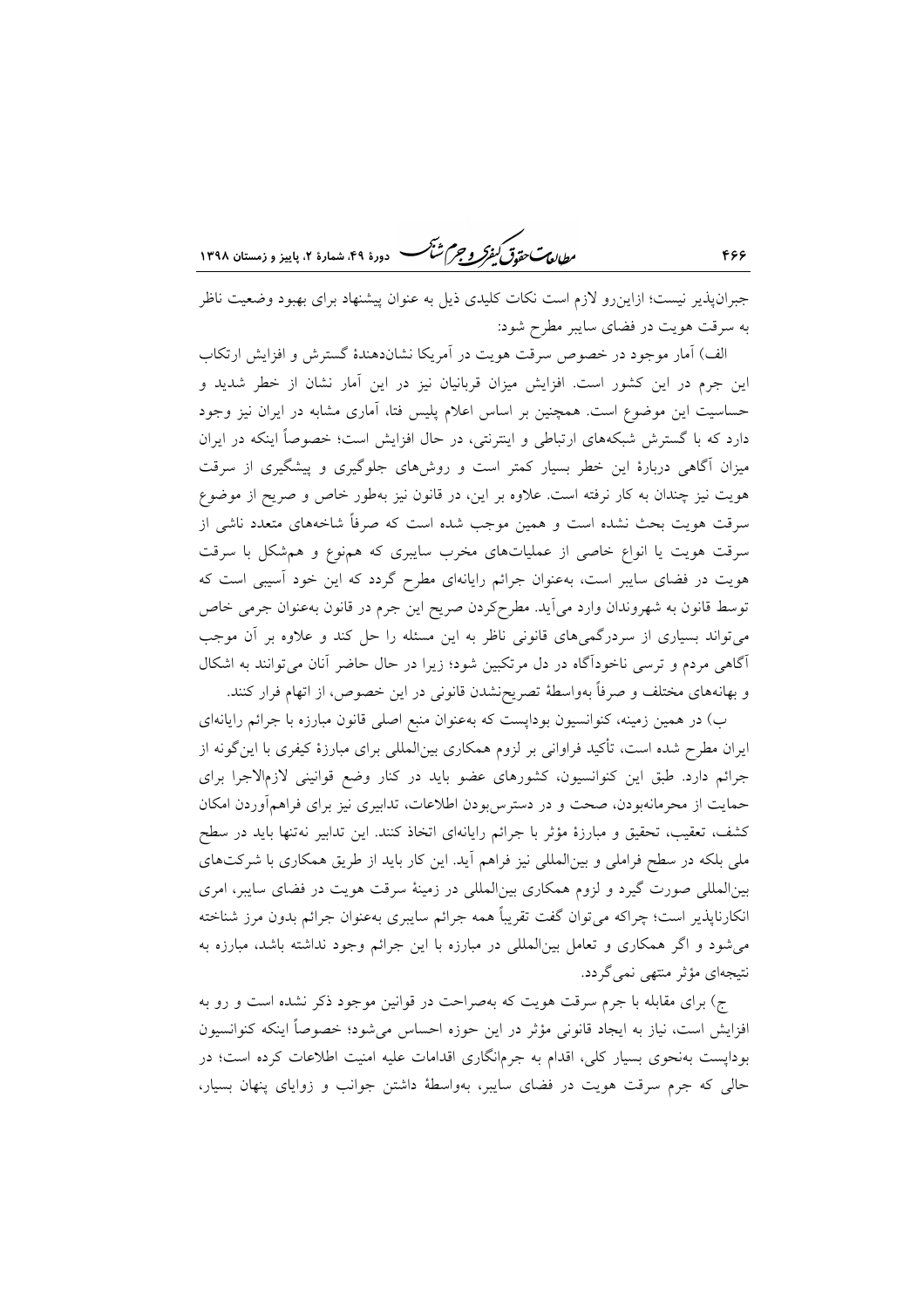نیازمند برخوردی دقیقتر و جامع تر است که بدون ایجاد موادی خاص متناظر با آن، این برخورد غیرممکن می نماید. بنابراین نباید اتکا به قانون بوداپست را بهعنوان یگانه گزینهٔ موجود در نظر گرفت و ضروری است متناسب با آمار موجود در ایران به تصمیمگیری قانونی مناسب دراین باره رسيد.

د) به نظر می رسد باید قوانین ناظر به سرقت هویت با رویکردی پیشگیرانه طراحی شود تا بتوان مانع از شروع به جرم شد. هرچند این مسئله نیاز به داشتن فناوری لازم برای شناسایی بهموقع این جرم دارد، این نکته بسیار اساسی است که در وضع قوانین اولاً باید تمام احتمالات و خطرات لازم را در نظر گرفت؛ کما اینکه با ذکرنشدن سرقت هویت در قانون، فضا برای بسیاری از خطرات و جرائم ارتکابی باز شده است و ثانیاً نباید منتظر فناوری برای همگامشدن با مقابله با جرم شد. این مسئله را باید به خاطر داشت که همیشه مجرمین حداقل یک قدم از پلیس و مأموران قانون جلوتر هستند؛ ولي قانون بايد چندين مرحله از مرتكبين جلوتر باشد و اين به معناي آمادهکردن بستر قانونی لازم برای برخورد با مرتکبین و باقی نگذاشتن راه فرار یا توجیه برای آنان است.

و) نكتهٔ آخر اینکه مسروق عنه جزو مظلومترین قربانیان حاصل از جرائم رایانهای است. لزوم فراهمنمودن شرایط قانونی و تکنیکی لازم برای بازگرداندن هویت، اعتبار و مال ازدسترفته او روشن است. ازاینِ رو، به نظر می رسد که قانونگذار باید برای تضمین این حقوق و آبروی ازدست رفته، برای نهادهایی که بهنوعی با هویت مسروق عنه در ارتباط هستند، الزاماتی وضع کند که وی را به صحنهٔ جامعه بازگردانند.

#### منابع

# الف) فارسي

- ١. باستانی، برومند (١٣٩٠)، جرایم کامپیوتری و اینترنتی جلوهای نوین از بزهکاری، چ ٣، تهران: انتشارات بهنامی.
- ۲. خالقی، ابوالفتح؛ صالح اَبادی، زهرا (۱۳۹۴)، «مطالعه سرقت هویت در حقوق فدرال اَمریکا با نگاهی اجمالی به حقوق ایران»، حقوق تطبیقی، پاییز و زمستان، ش ۱۰۴، صص ۱۱۴ – ۸۷.
- ۳. شیرزاد، کامران (۱۳۸۸)، جرایم رایانهای از دیدگاه حقوق جزای ایران و حقوق بین الملل، چ ۱، تهران: انتشارات بهينه فراگير.
	- ۴. صادقی، حسین (۱۳۸۸)، مسئولیت مدنی در ارتباطات الکترونیک، چ ۱، تهران: نشر میزان.
- ۵. طبیبی، مرتضی؛ خدادادی، انیس (۱۳۹۴)، «سرقت هویت»، مجله علمی پژوهشی فقه و حقوق اسلامی، بهار و تابستان، ش ١٠، صص ٩۶ - ٧۵.